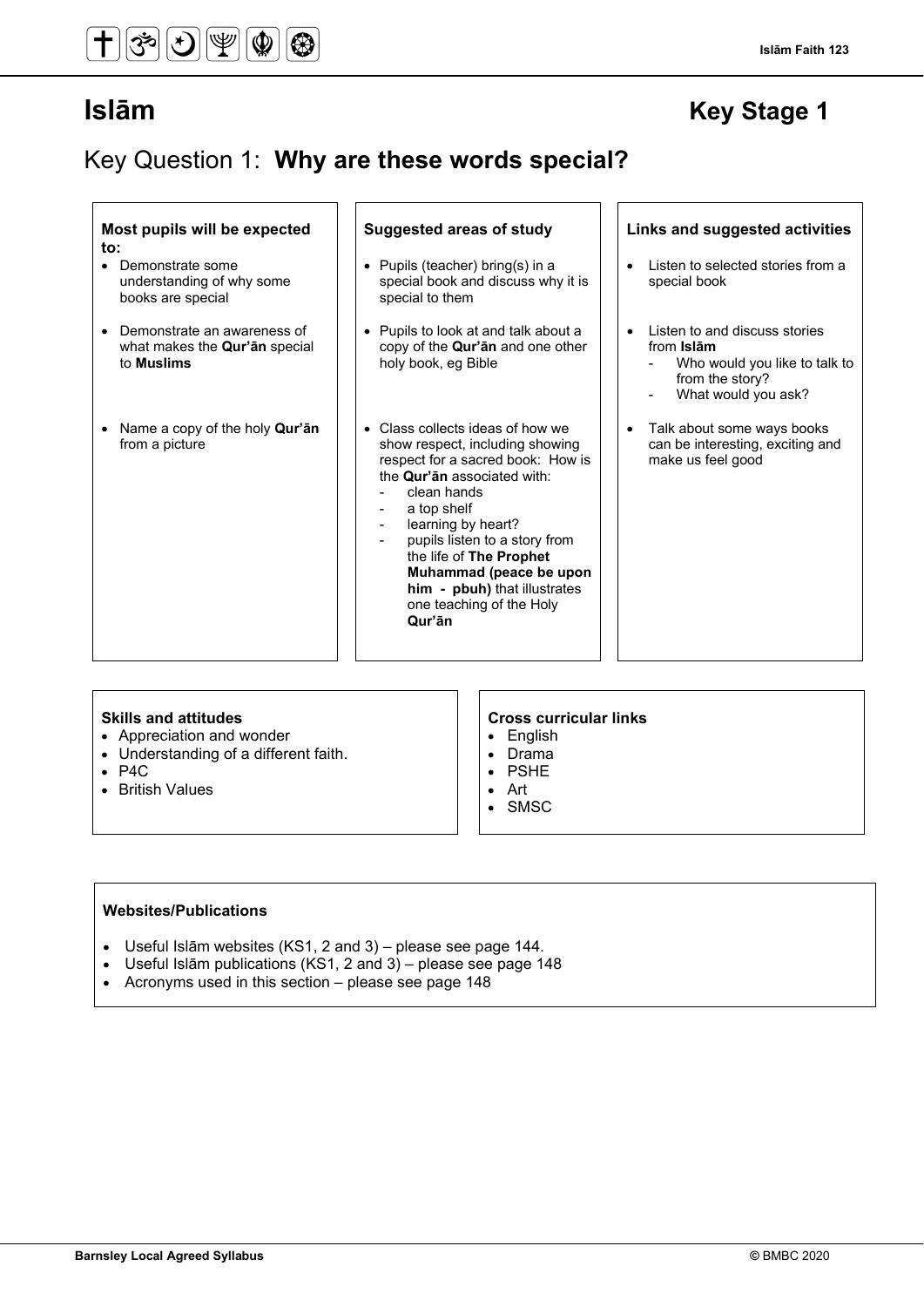$\Gamma$ 

 $\overline{\mathsf{I}}$ 

## Key Question 2: **Why are some places special?**

 $\overline{1}$   $\overline{1}$ 

| Most pupils will be expected<br>$\mathsf{to}$ :                                      | <b>Suggested areas of study</b>                                                                                                                                              | Links and suggested activities                                                                                                                                                                                                    |
|--------------------------------------------------------------------------------------|------------------------------------------------------------------------------------------------------------------------------------------------------------------------------|-----------------------------------------------------------------------------------------------------------------------------------------------------------------------------------------------------------------------------------|
| Understand that some places<br>$\bullet$<br>have special significance                | Pupils talk about special places<br>$\bullet$<br>they visit with their family outside<br>their immediate home<br>environments, eg a local<br>community building or church    | Pupils discuss why they visit their<br>special places<br>Draw/paint a special place<br>and answer the questions<br>What makes a place<br>special?<br>How do these special<br>places make us feel?                                 |
| Begin to understand that the<br>home is a special place for<br><b>Muslim</b> worship | • Discuss any routines and why<br>they are special. Relate these to<br>the importance of the daily prayers<br>(salāh) for Muslims                                            | Look at photographs of <b>Muslim</b><br>homes<br>Look at a prayer mat. Make up<br>some questions about the<br>artefact and find some answers                                                                                      |
| Identify that the <b>Mosque</b> is a<br>special place for Muslims                    | • Discuss the <b>Mosque</b> as a special<br>place for <b>Muslims</b><br>Look at pictures and video<br>of different Mosques,<br>including the Harām<br><b>Mosque at Mecca</b> | Look at a variety of pictures of<br><b>Mosques</b> and identify some<br>important features, eg domes,<br>minarets, symbols<br>Talk about some basic rules for<br>visiting a Mosque, eg washing<br>and removing shoes before entry |

- Investigation
- Understanding of a different faith
- P4C
- British Values

### **Skills and attitudes Cross curricular links**

1 F

- English (Explanation)<br>• PSHE
- **PSHE**
- Art
- DT
- **SMSC**

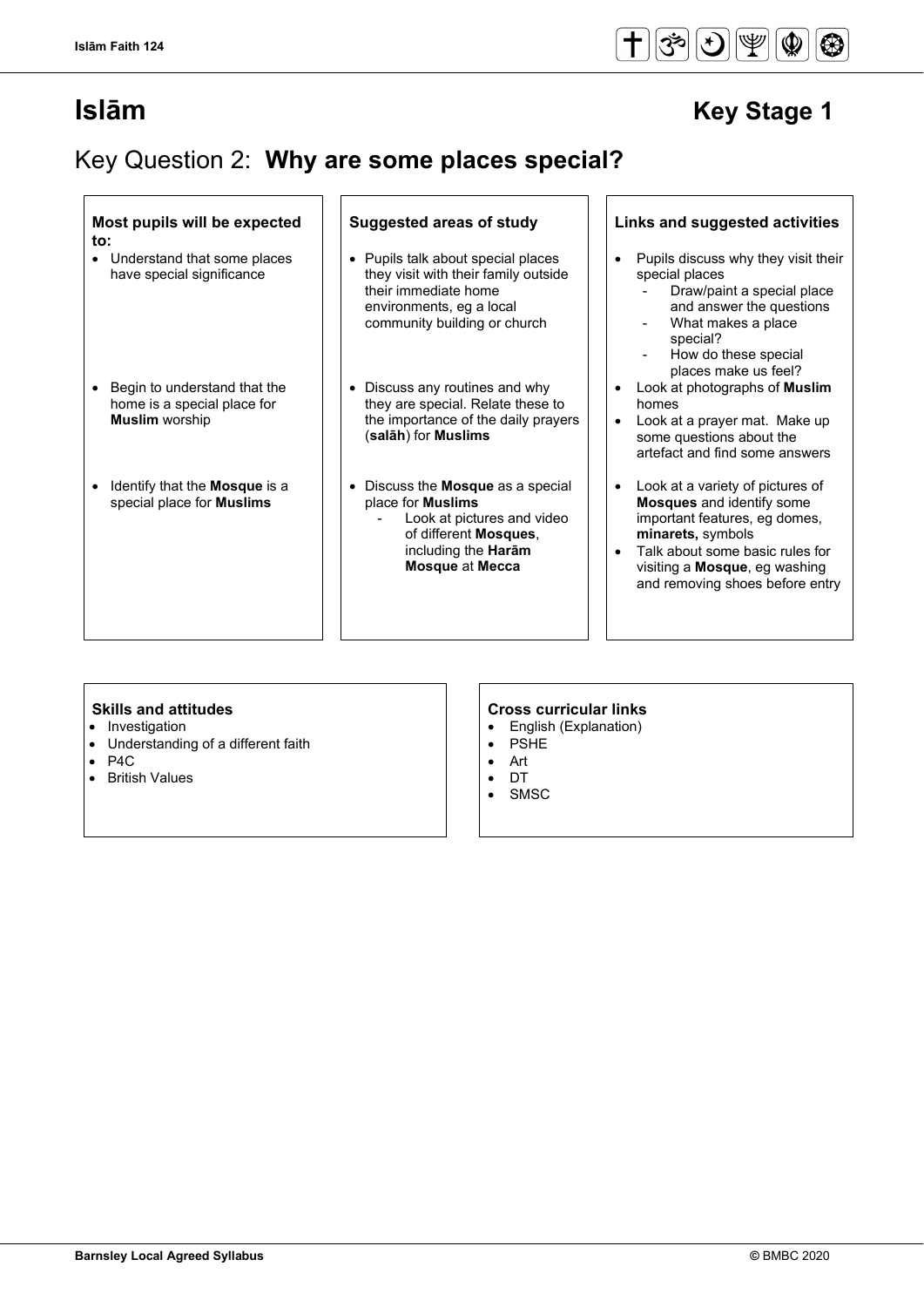Key Question 3: **How can faith contribute to Community Cohesion?**

| Most pupils will be expected<br>to:                                                                                                                                                                                                                       | <b>Suggested areas of study</b>                                                                                                                                                                                                                                                                                                                                            | Links and suggested activities                                                                                                                                                                                                                                                                                                                                   |
|-----------------------------------------------------------------------------------------------------------------------------------------------------------------------------------------------------------------------------------------------------------|----------------------------------------------------------------------------------------------------------------------------------------------------------------------------------------------------------------------------------------------------------------------------------------------------------------------------------------------------------------------------|------------------------------------------------------------------------------------------------------------------------------------------------------------------------------------------------------------------------------------------------------------------------------------------------------------------------------------------------------------------|
| • Understand the need for rules in<br>school and at home                                                                                                                                                                                                  | • Pupils discuss rules in school and<br>compare them with rules at home                                                                                                                                                                                                                                                                                                    | Collate a class list of accepted<br>$\bullet$<br>rules, manners, behaviour,<br>rewards and sanctions in school<br>Think about the benefits of<br>following rules:<br>in class<br>in sports<br>in playing games<br>$\overline{\phantom{0}}$                                                                                                                       |
| Identify some simple ways in<br>which members of <b>Muslim</b><br>families show their respect for<br>each other<br>Identify some simple ways<br>$\blacksquare$<br>in which members of<br><b>Muslim</b> families show that<br>they believe in <b>Allah</b> | • Recognise and talk about some<br>key features of Muslim<br>behaviour:<br>Good manners, greeting<br>and honesty<br>Respect and kindness to<br>guests;<br>Babies belong to everyone;<br>Grandparents; brothers and<br>sisters;<br>Care for the elderly;<br>Links with other <b>Muslim</b><br>families;<br>Prayer and prostration;<br>Gathering at the Mosque<br>on Fridays | Pupils make their own family tree<br>$\bullet$<br>and discus who lives in the same<br>house. Talk about extended<br><b>Muslim</b> families sharing a home<br>Talk about what happens at<br>a Mosque, and how this<br>shows <b>Muslim</b> belief in<br>action<br>In groups, children show<br>through role-play; respect,<br>greetings, honesty, being<br>generous |
| • Identify some of the ways in<br>which the members of the<br><b>Muslim</b> faith express<br>responsibility for community                                                                                                                                 | • Care for the elderly in an<br>extended family                                                                                                                                                                                                                                                                                                                            | Talk about how <b>Muslims</b> live in<br>an extended family and thus look<br>after the elderly and the needy                                                                                                                                                                                                                                                     |
|                                                                                                                                                                                                                                                           |                                                                                                                                                                                                                                                                                                                                                                            |                                                                                                                                                                                                                                                                                                                                                                  |

- Investigation
- Understanding of a different faith
- P4C
- British Values

### **Skills and attitudes CRS CRS CRS CRS CRS CRS CRS CRS CRS CRS CRS CRS CRS CRS CRS CRS CRS CRS CRS CRS CRS CRS CRS CRS CRS CRS CRS CRS CRS CRS CRS CRS CRS**

- PSHE
- English
- Drama
- Art
- History<br>• ICT
- ICT
- SMSC<br>• Citizen
- **Citizenship**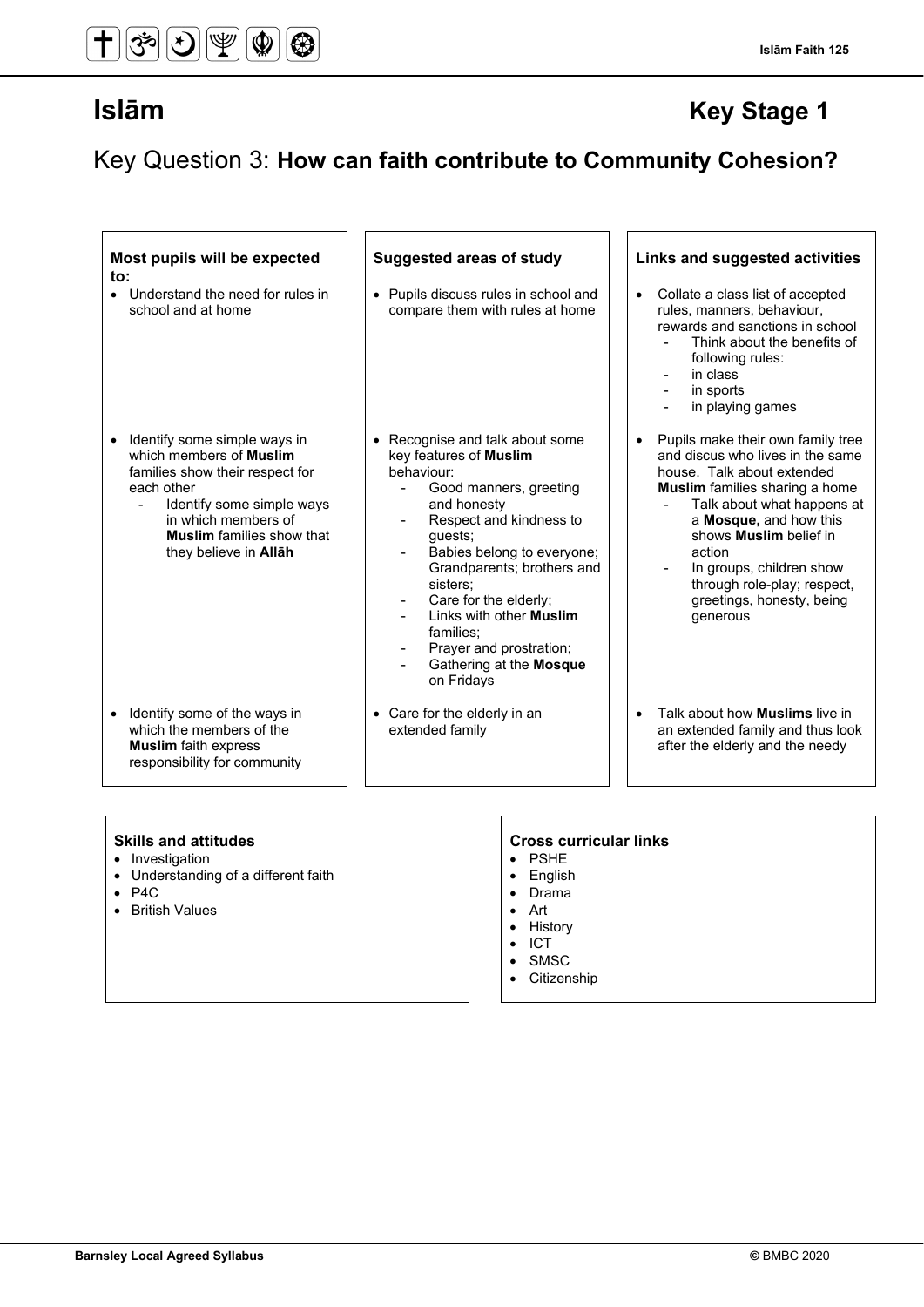## Key Question 4: **Why are some times special?**

| Most pupils will be expected<br>to:                                                                                                                                                                                                              | Suggested areas of study                                                                                                                                                                                                                          | Links and suggested activities                                                                                                                                                                               |
|--------------------------------------------------------------------------------------------------------------------------------------------------------------------------------------------------------------------------------------------------|---------------------------------------------------------------------------------------------------------------------------------------------------------------------------------------------------------------------------------------------------|--------------------------------------------------------------------------------------------------------------------------------------------------------------------------------------------------------------|
| • Understand simply how 'special<br>days' are celebrated                                                                                                                                                                                         | Discuss what celebration means<br>and:<br>what we celebrate<br>why we celebrate<br>how we celebrate<br>$\overline{\phantom{a}}$<br>show videos, posters and<br>photography of what<br>happens at this festival and<br>explain why it is important | Refer to the children's own<br>$\bullet$<br>experience- food/clothes/<br>preparations                                                                                                                        |
| • Show some understanding:<br>That Ramadan (the fasting<br>month) and Eid-ul-Fitr<br>(celebration at the end of<br>the fast) are special times<br>for <b>Muslims</b><br>That all religions celebrate<br>$\overline{\phantom{a}}$<br>special days | • Talk about what is remembered,<br>what is celebrated, and what is<br>learned at Eid-ul-Fitr                                                                                                                                                     | Make and try some special food<br>for an <b>Eid</b> party<br>Design an Eid card<br>Notice and talk about a list<br>of some similarities<br>between different<br>celebrations (eq birthday,<br>Eid, New Year) |
| • Recognise that a birth is a time of<br>celebration                                                                                                                                                                                             | • How is a baby welcomed in a<br><b>Muslim</b> family?                                                                                                                                                                                            | Look at pictures and think about<br>$\bullet$<br>how a <b>Muslim</b> family welcomes<br>a new baby, with faith and<br>generosity                                                                             |
| Recognise weddings as a time of<br>celebration                                                                                                                                                                                                   | Family celebration e.g. weddings.<br>Children might make a collage of<br>a Muslim bride and groom                                                                                                                                                 | Look at pictures/video of a<br>$\bullet$<br><b>Muslim</b> wedding and discuss the<br>main features, eg special<br>clothes, jewellery, prayers                                                                |

- Explanation
- Investigation
- Appreciation
- Awe and wonder
- Interpretation
- Understanding of a different faith
- $\bullet$  P4C
- British Values

## **Skills and attitudes**<br>• Explanation **CROS CROS CROSS CROSS CROSS CROSS CROSS CROSS CROSS CROSS CROSS CROSS CROSS CROSS CROSS CROSS CROSS CROSS CROSS CROSS CROSS CROSS CROSS CR**

- English<br>• Art
- Art
- DT
- Drama
- SMSC

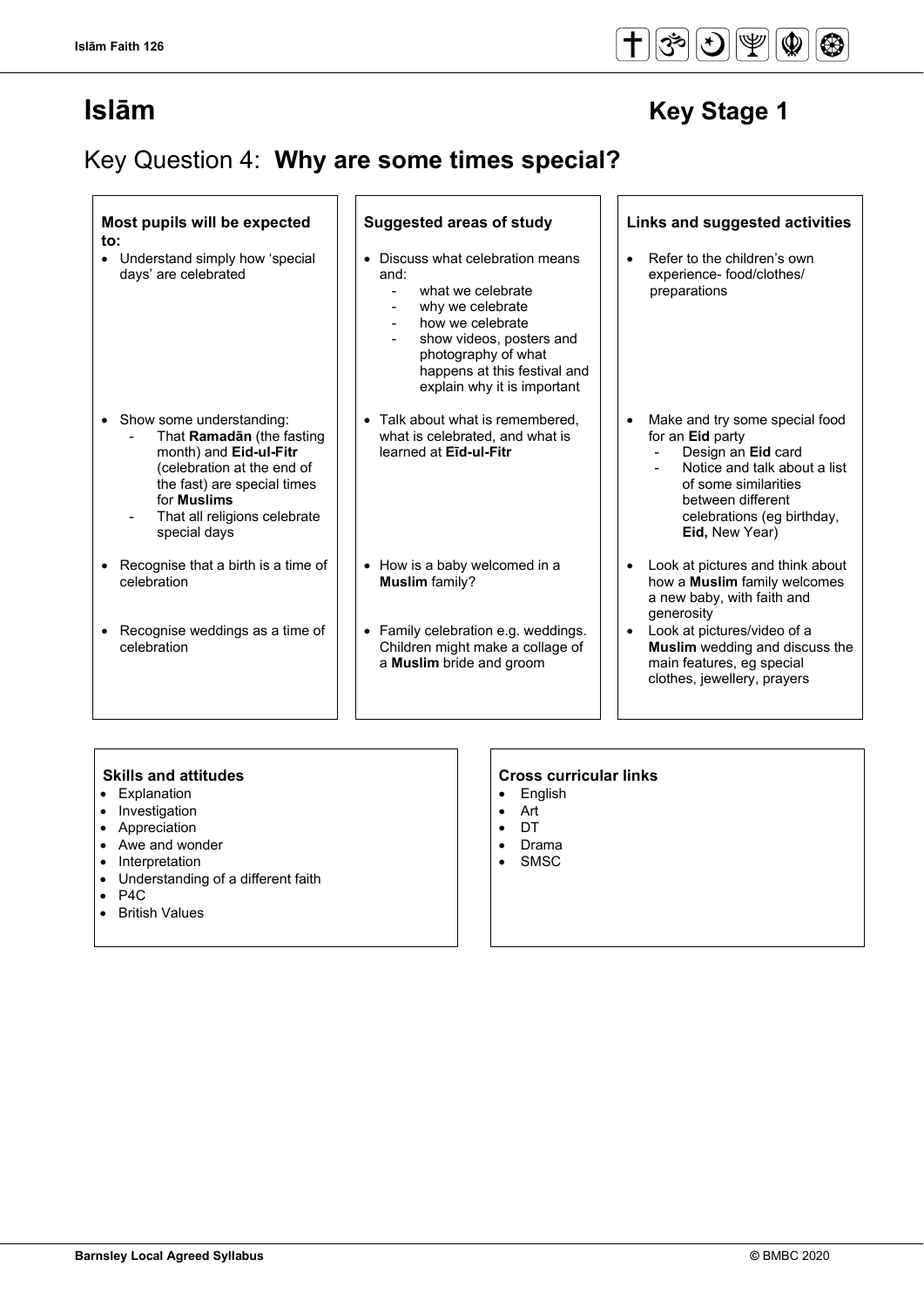#### **Islām Faith 127**

## **Islām Key Stage 1**

## Key Question 5: **What can be learnt from the lives of significant people of faith?**

#### **Most pupils will be expected to:**

• Be aware that **Muhammad (pbuh)** is a special person for **Muslims**

- Listen to two stories of **The Prophet**. **Muhammad (pbuh)**  and talk about the things which made people think he was special
- What do **Muslim** people today say about **The Prophet Muhammad (pbuh)?**
- Stories of the **Prophets (pbut)** Think about a saying of **The**

### **Suggested areas of study Links and suggested activities**

- Listen to some simple stories of **Muhammad (pbuh)**
- Talk about why **Muslims** don't make pictures of **The Prophet Muhammad (pbuh)**
- **Prophet Muhammad (pbuh)** eg 'No one is a true believer until you love for your brother what you love for yourself'

- Interpretation
- Appreciation
- Awe and wonder
- Application
- Understanding of a different faith
- P4C
- British Values

- **Skills and attitudes Cross curricular links** • English (Explanation)
	-
	- Drama<br>• PSHF **PSHE**
	- ICT
	- SMSC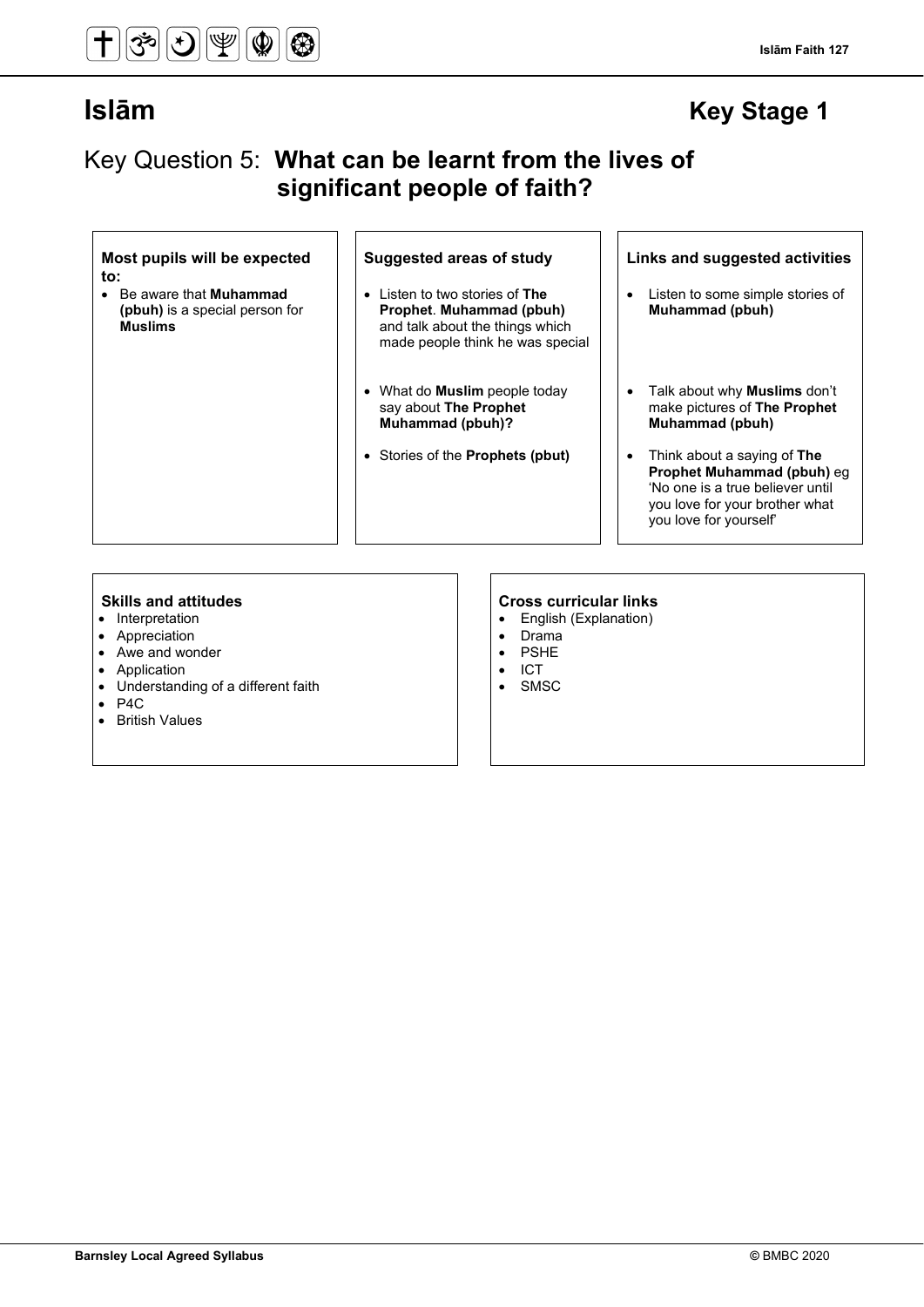

## Key Question 6: **How do I and others feel about life and the universe around us?**

#### **Most pupils will be expected to:**

• Identify the role of a **Muslim** in protecting creation

### **Suggested areas of study Links and suggested activities**

- Protection of **Allāh**'s creatures o Stories of the ways **The Prophet Muhammad (pbuh)**  cared for living things and honoured
	- animals o the magic of life

#### garden area - Talking about **Allāh** as creator of all living things

Talking about how we can care for, or harm the natural world – pupils can make lists of actions that will lead to care or harm, and talk about which ones they do, can or could do

• Looking after an outdoor/ indoor

- Awe and wonder
- Application
- Enquiry
- Understanding of a different faith
- P4C<br>• Rritis
- **British Values**

## **Skills and attitudes**<br>• Awe and wonder<br>• Awe and wonder

- **PSHE**
- English<br>• Drama
- Drama
- Art • ICT
- 
- SMSC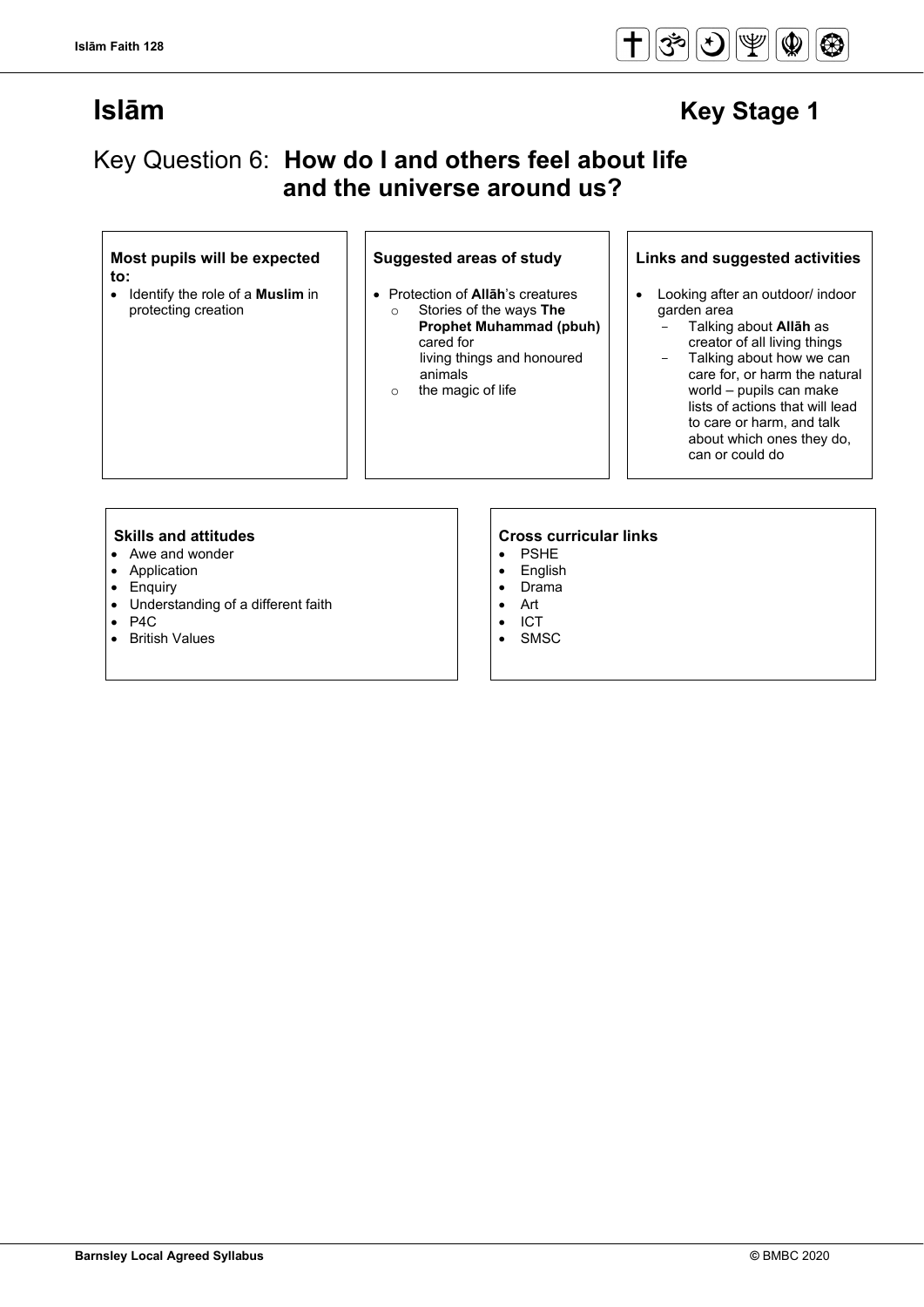**Islām Faith 129**

## Key Question 1: **Why are these words special?**

| Most pupils will be expected<br>to:<br>• Know that Allah is the Islamic<br>name for God in the Arabic<br>language. Understand that <b>Allah</b>                          | <b>Suggested areas of study</b><br>Discover some of the 99 names of<br>Allah and their meanings                                                                                                                             | Links and suggested activities<br>Look at some Arabic scripts and<br>$\bullet$<br>think about reasons why Muslim<br>children are taught Arabic                                                                                       |
|--------------------------------------------------------------------------------------------------------------------------------------------------------------------------|-----------------------------------------------------------------------------------------------------------------------------------------------------------------------------------------------------------------------------|--------------------------------------------------------------------------------------------------------------------------------------------------------------------------------------------------------------------------------------|
| is the 'one God' – the<br>creator/provider who sends<br>humankind guidance through the<br>words of the Qur'an                                                            |                                                                                                                                                                                                                             | Discuss/bring a special book<br>and describe why it is special<br>to them                                                                                                                                                            |
| Know that the <b>Qur'an</b> is an<br>$\bullet$<br>important book for <b>Muslims</b> , it is<br>treated with respect and is<br>memorised by all Muslims today             | The importance of the <b>Qur'ān</b> to<br><b>Muslims</b><br>The importance of holy books<br>to any religion<br>Describe their own answers<br>to some questions about God<br>and make links to some<br><b>Muslim</b> answers | Discover the <b>Qur'an</b> as a special<br>$\bullet$<br>book, showing how to handle it<br>respectfully                                                                                                                               |
| Develop understanding about the<br>importance of respecting other<br>people's holy books by reflecting<br>on how they would wish their own<br>special book to be treated | Describe why a book is holy and<br>regarded as a sacred text                                                                                                                                                                | Discussion of the holy books of<br>$\bullet$<br>other faiths studied, learning<br>about any rules for handling<br>them.<br>Ask the questions:<br>What do the holy books say?<br>Is this what makes them<br>$\blacksquare$<br>sacred? |

- Investigation
- Interpretation
- Appreciation
- Awe and wonder
- Explanation
- Understanding of a different faith
- P4C
- British Values

#### **Skills and attitudes CRS CRS CRS CRS CRS CRS CRS CRS CRS CRS CRS CRS CRS CRS CRS CRS CRS CRS CRS CRS CRS CRS CRS CRS CRS CRS CRS CRS CRS CRS CRS CRS CRS**

- English
- Art
- PSHE
- SMSC

### **Websites/Publications**

- Useful Islām websites (KS1, 2 and 3) please see page 144.
- Useful Islām publications (KS1, 2 and 3) please see page 148
- Acronyms used in this section please see page 148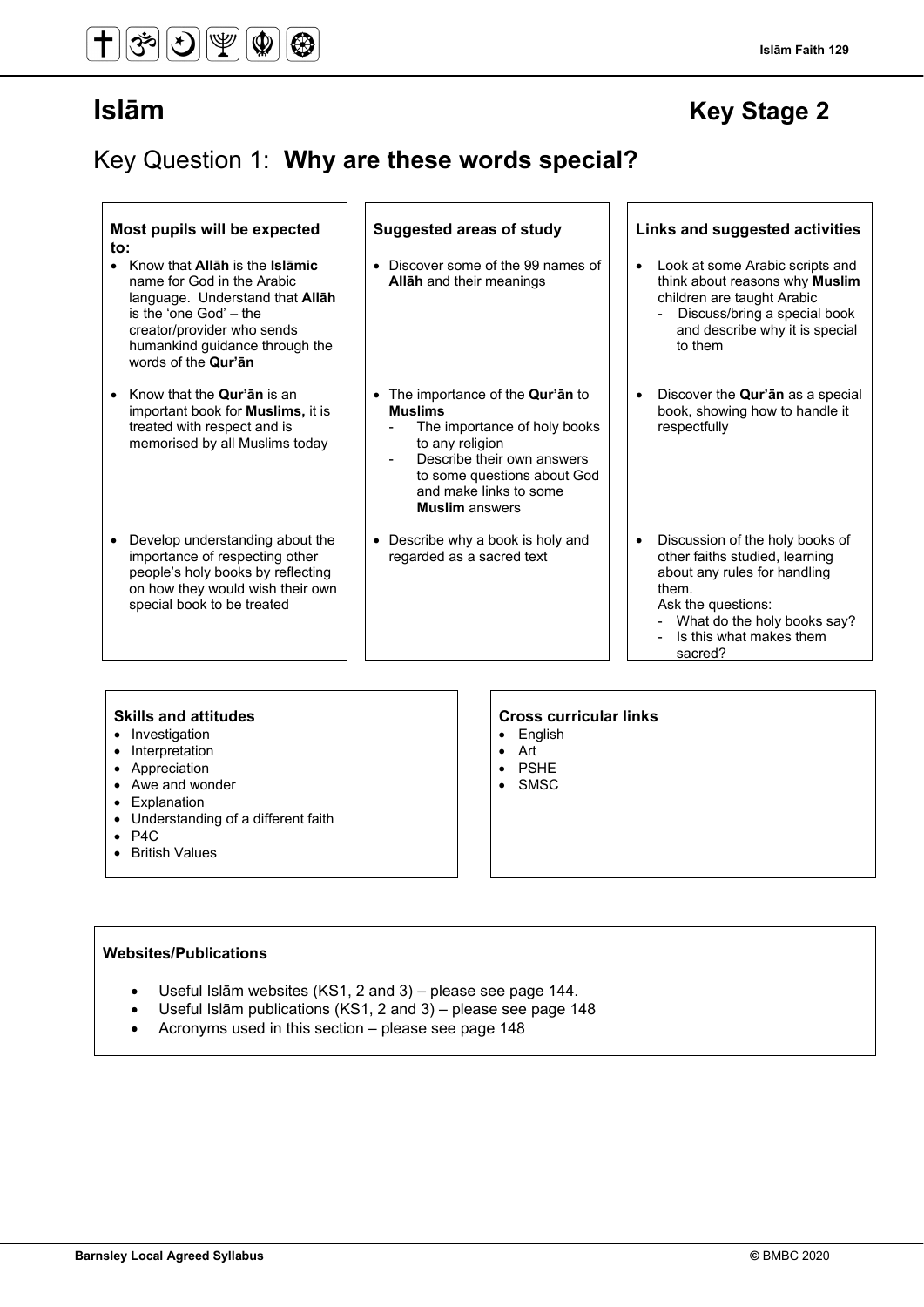## Key Question 2: **Why are some places special?**

### **Most pupils will be expected to:**

- Recognise and respond thoughtfully to the **Mosque** as a place where **Muslims** worship **Allāh**
- Demonstrate some awareness of **Muslims'** worship activities
- Make links between prayer times and places of worship in **Islām**
- Know that the **Ka'bah** is a very special place for **Muslims** and that each Mosque is linked to **Makkah** (Mecca) by facing the **Ka'bah** (cube)
- Understand the significance of the **Hajj** for **Muslims**
- Describe some of the stories that are told in association with the pilgrimage to **Makkah.**
- Understand the **Hajj** pilgrimage as an annual 'time out' or 'a visit of a lifetime'

### **Suggested areas of study Links and suggested activities**

- Investigate internal /external features of a **Mosque**
- Find out about a **Mosque** as a place of worship:
	- Call to prayer
	- Preparations for entering
	- the **Mosque**
	- Friday congregational
		- prayers
	- The **Mosque** as a social, religious and welfare centre
- Rituals of daily worship
	- The five daily prayers
	- Use of specific actions and words
	- Prayer as obedience to
	- **Allāh**
	- **Muslims** prayer mats
- Investigate that the **Ka'bah** is where **Muslims** are reminded of the origins of their faith
- Explore the meanings of some stories of the **Prophets (pbut)**  told at **Hajj**
	- devotion to God
	- human equality
	- no barriers between races or nations
- Investigate what happens during the **Hajj** including the festival of **Eid-ul-adha**
- Visit a **Mosque/** take a virtual tour/ look at pictures of the inside
- and outside of a **Mosque** Listen to a recording of the call to prayer. Watch a video extract showing prayers in a **Mosque**
	- Look at pictures/posters etc, of prayers in the **Mosque** and the **Ka'bah**
	- **Islāmic** patterns
	- A compass
- Locate the position of **Makkah** on a world map
- Use secondary sources of investigation to research into why the **Ka'bah** is a place where **Muslims** are reminded of the origins of their faith
- Design a postcard from **Makkah**  with a description of the journey there and the feelings associated with it

### **Skills and attitudes**

- **Appreciation**
- Awe and wonder
- Understanding of a different faith
- $\bullet$  P4C
- **British Values**

#### **Cross curricular links**

- **English**
- Art
- Geography
- DT **SMSC**
- **Citizenship**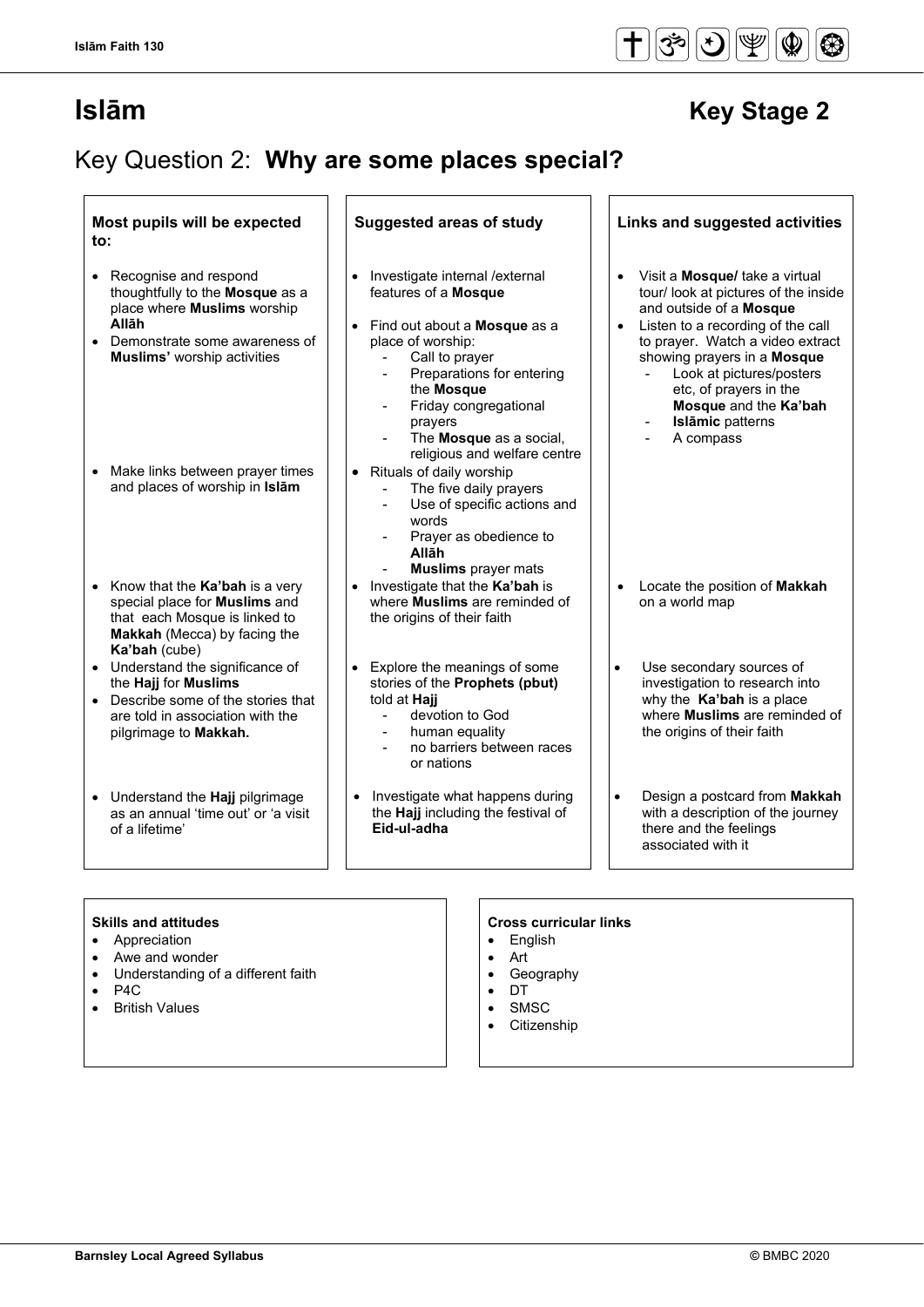Key Question 3: **How can faith contribute to Community Cohesion?**

| Most pupils will be expected<br>to:<br>• Recognise and describe the Five<br>Pillars of Islām:<br>Shahādah (declaration of<br>faith)<br>Salāh (prayer)<br>$\blacksquare$<br>Zakāh (alms giving)<br>Sawm (fasting)<br>$\overline{\phantom{a}}$<br>Hajj (pilgrimage to<br>$\blacksquare$<br>Makkah) | <b>Suggested areas of study</b><br>• The Five Pillars of Islam and<br>their effect on the lives of<br><b>Muslims:</b><br>Praying five times a day<br>$\blacksquare$<br>Importance of facing in the<br>$\blacksquare$<br>correct direction when<br>praying as reminded on the<br>prayer mat<br>Modest style of dress<br>$\blacksquare$<br>Specific dietary laws based<br>on religious beliefs<br>Duty to pay Zakāh | Links and suggested activities<br>Design a storyboard showing the<br>positions of prayer.<br>- Dress cut out figures of a<br>Muslim boy and a Muslim<br>girl.<br>Design and plan a menu for a<br>meal for a Muslim visitor. If<br>possible prepare and taste<br>the meal<br>Read/listen to the parts of the<br>$\blacksquare$<br>Qur'an that refer to Zakah<br>(Sûrahs 2:43, 264, 3:186,<br>4:162, 5:55<br>- Consider the impact of the<br>Five Pillars - what would<br>change if everyone did these<br>things? |
|--------------------------------------------------------------------------------------------------------------------------------------------------------------------------------------------------------------------------------------------------------------------------------------------------|-------------------------------------------------------------------------------------------------------------------------------------------------------------------------------------------------------------------------------------------------------------------------------------------------------------------------------------------------------------------------------------------------------------------|-----------------------------------------------------------------------------------------------------------------------------------------------------------------------------------------------------------------------------------------------------------------------------------------------------------------------------------------------------------------------------------------------------------------------------------------------------------------------------------------------------------------|
| Describe how faith/ belief plays<br>an important role at major points<br>in a Muslim's life<br>Understand that Britain is a<br>society of many religions, and<br>Barnsley is in a region where<br>many Muslims live<br>Describe some good things and<br>$\bullet$                                | • Birth: consider the meaning of the<br>rituals associated with birth in a<br><b>Muslim</b> family<br>• Investigate nearest Mosque,<br>Halāl food store etc.                                                                                                                                                                                                                                                      | Design a 'congratulations' card<br>for a birth appropriate for a<br>Muslim, using symbols, words<br>and quotations<br>Data about Muslims in Barnsley<br>and across Britain                                                                                                                                                                                                                                                                                                                                      |
| some hard things for <b>Muslims</b><br>living in Barnsley<br>Make links between the<br>experiences of being bullied,<br>being a victim and being an<br>outsider                                                                                                                                  |                                                                                                                                                                                                                                                                                                                                                                                                                   |                                                                                                                                                                                                                                                                                                                                                                                                                                                                                                                 |
| • Describe the work of Muslim<br>charitable organisations such as<br><b>Muslim Aid</b><br>Understand some contributions of<br>Islāmic society to global society.                                                                                                                                 | • Research the work of Muslim Aid<br>• Identify some of Islam's gifts to<br>the world                                                                                                                                                                                                                                                                                                                             | Fundraise for a charity<br>$\bullet$<br>presenting its work and purpose<br>to those you are asking to be<br>donors<br>Mathematics (our numbers)<br>Astronomy (observations)<br>Medicine (early break-throughs)                                                                                                                                                                                                                                                                                                  |
|                                                                                                                                                                                                                                                                                                  |                                                                                                                                                                                                                                                                                                                                                                                                                   | Architecture (domes)                                                                                                                                                                                                                                                                                                                                                                                                                                                                                            |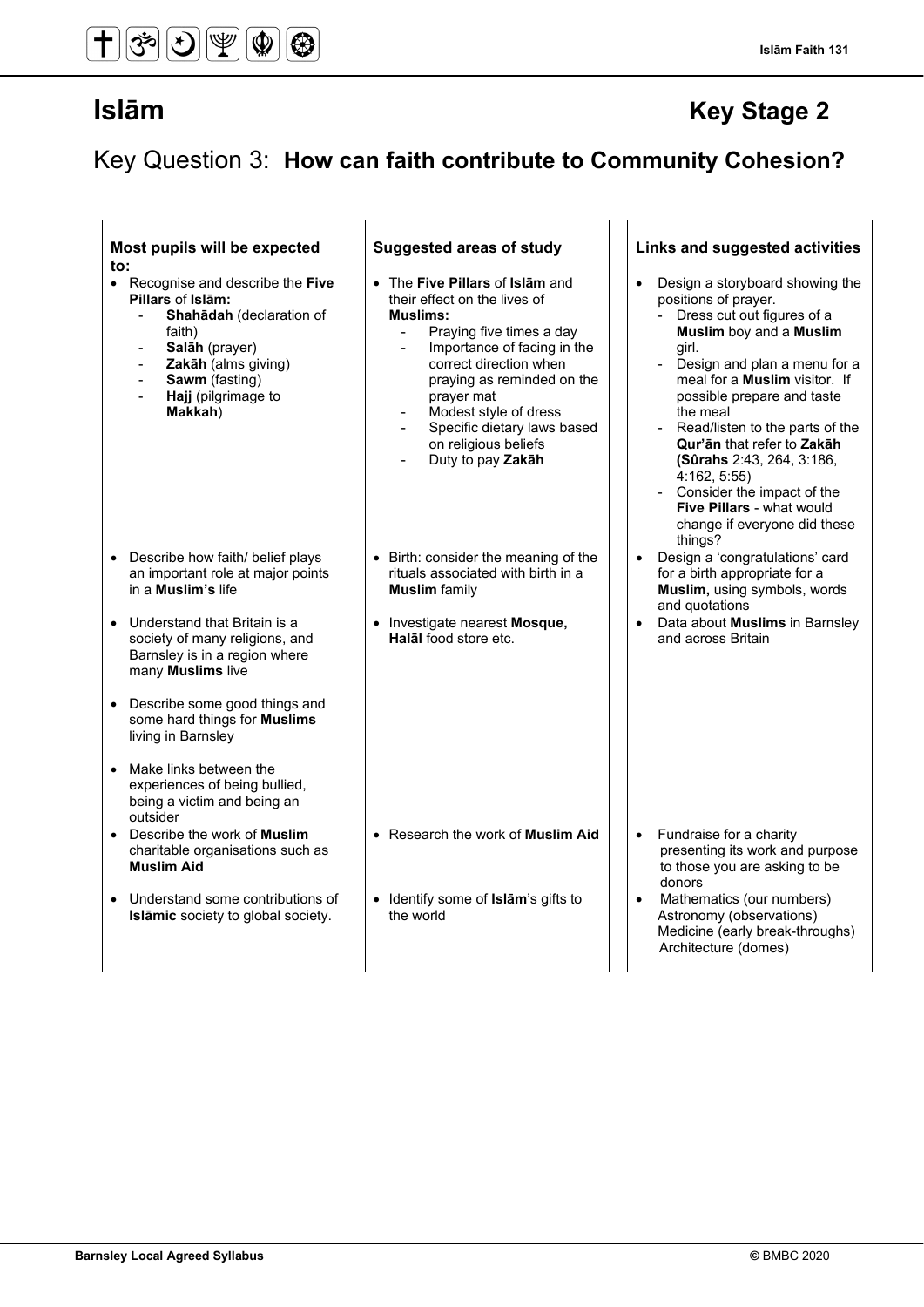

## Key Question 3 contd: **How can faith contribute to Community Cohesion?**

- Evaluation
- Analysis
- Investigation
- Application
- Understanding of a different faith
- P4C
- British Values

- English<br>• Art
- Art
- DT
- Geography<br>• ICT
- ICT<br>• Scie
- Science<br>• Mathema
- Mathematics<br>• SMSC
- SMSC<br>• Citizen
- **Citizenship**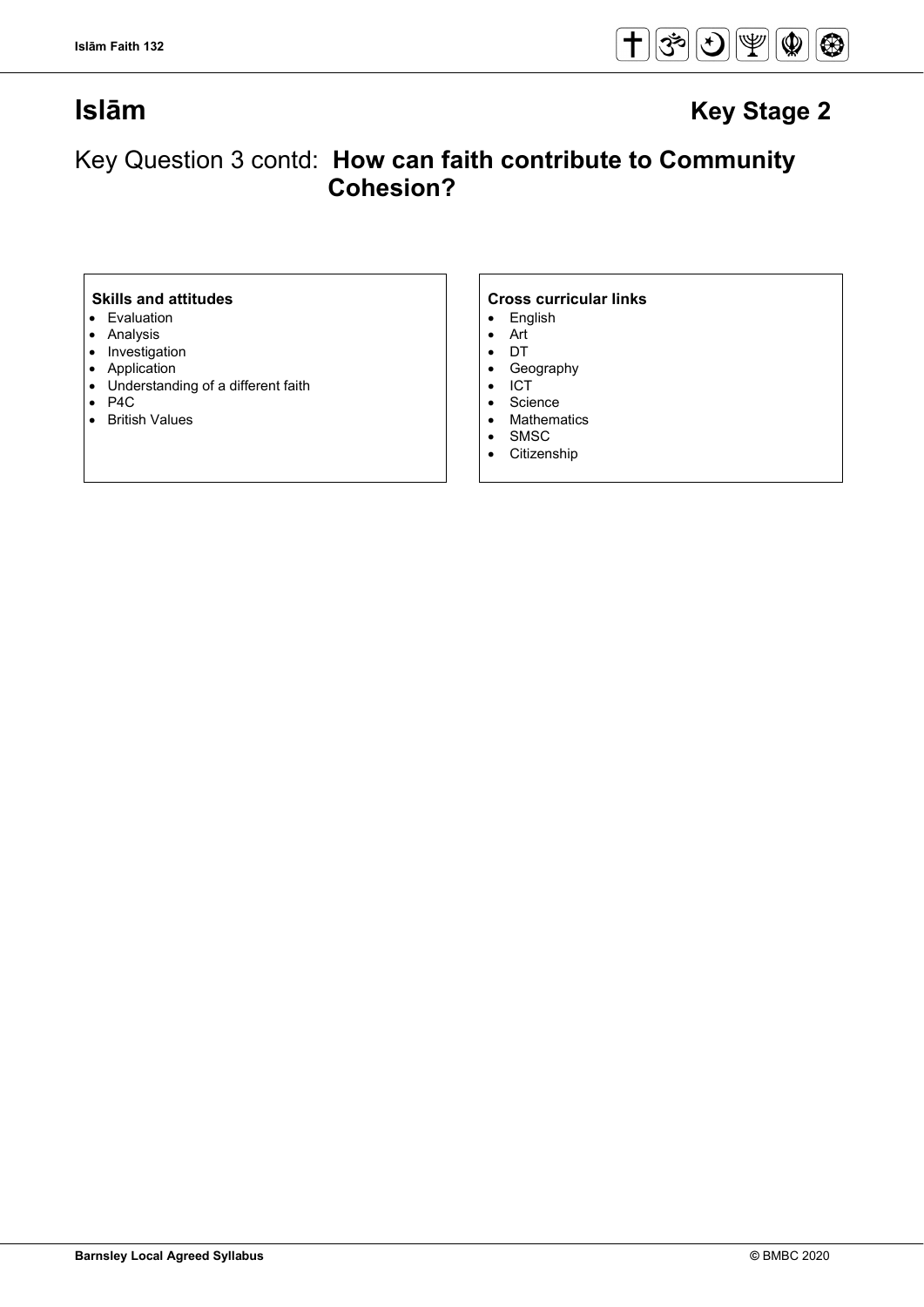## Key Question 4: **Why are some times special?**

#### **Most pupils will be expected to:**

- Further their understanding of the fourth pillar of **Islām** that fasting in **Ramadān** is an important duty for **Muslims** and can affect all areas of their daily life: sleep patterns, physical activity, intellectual performance etc
- Understand that **Muslims** obedience to **Allāh** is expressed by observing the fast of **Ramadān**
- Ask questions about their own lives and the value of selfdiscipline, obedience, abstinence or remembrance

# • Importance and rituals of the holy

month of **Ramadān**

- Learning from the **Islāmic** values shown at **Ramadān**
- Identify areas of their life where self-discipline plays an important role.

#### **Suggested areas of study Links and suggested activities**

- Use local newspapers to find sunrise, sunset and lighting up times. Work out at what times **Muslims** would be eating and performing the five daily prayers
- Consider why the **Muslim** community might find **Ramadān** a good time (not just a hard time)
- Describe and make links between **Muslim** practice and their own lives

- Commitment
- Investigation
- Application
- Understanding of a different faith
- British Values

- English
- PSHE
- SMSC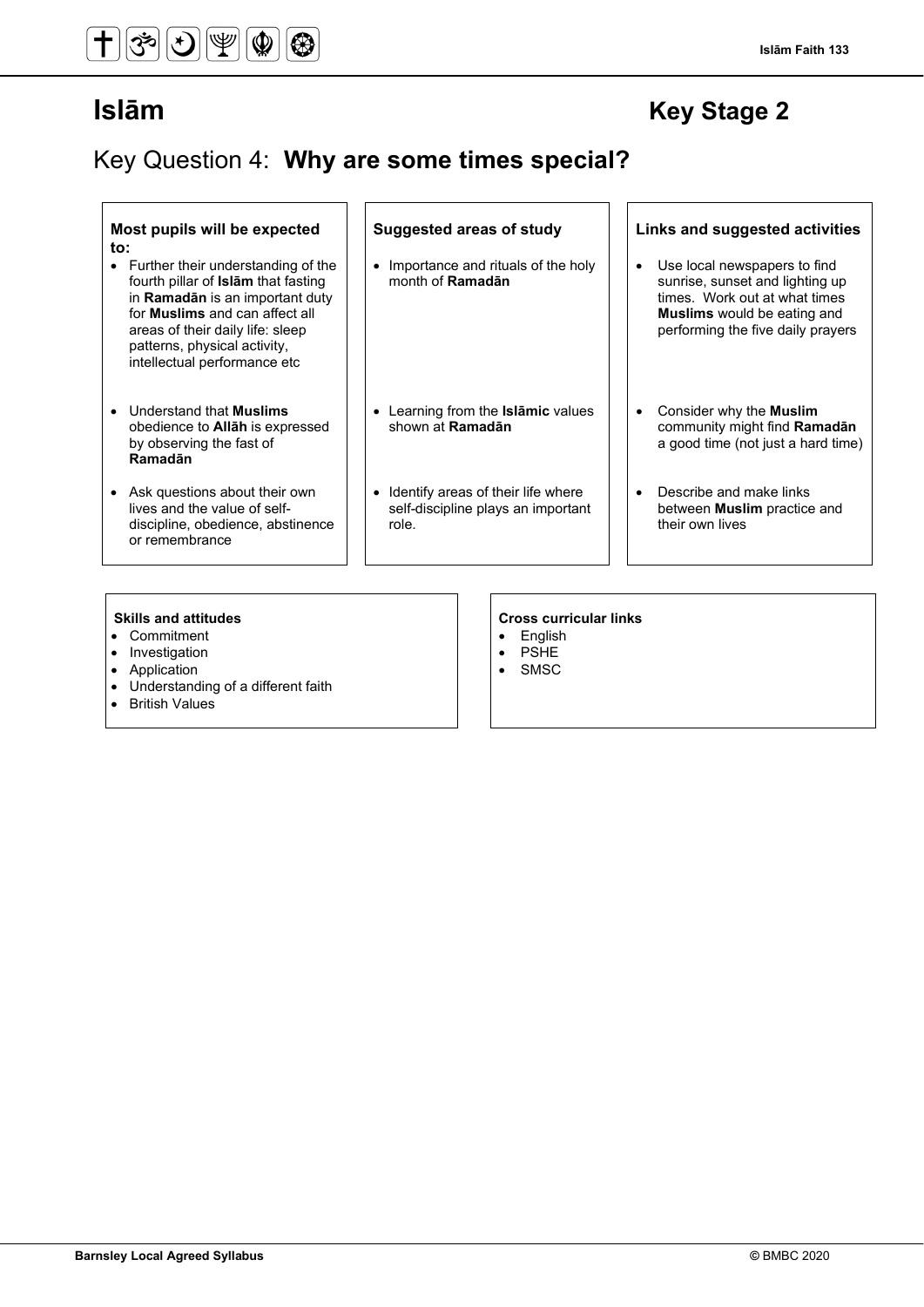## Key Question 5: **What can be learnt from the lives of significant people of faith?**

#### **Most pupils will be expected to:**

- Know about the significance for **Muslims** of **The Prophet Muhammad (pbuh)** as **Allāh's**  final messenger and founder of the Muslim faith
- Consider questions about the ideas of revelation, guidance and **Allāh** as the one who 'shows humanity the straight path'
- Suggest answers to the questions:
	- Where do I find guidance in my life?
	- What traditions have an impact on me?

- Stories of the life of **Muhammad (pbuh)** receiving **Allāh's**  message
- Consider whether people today can ever 'hear God's word' or 'receive a message from an angel'
- Thinking about the reasons why **Islāmic** followers of **The Prophet's (pbuh)** way, number many hundreds of millions today

### **Suggested areas of study Links and suggested activities**

- Listen to the story of **Muhammad (pbuh)** and produce a PowerPoint presentation to show that he was special
- Recognise and describe some key moments in **The Prophet Muhammad's** life **(pbuh)**
- Talk about the first revelation of the Holy **Qur'ān**
	- Why does this story matter so much to **Muslims?**
- Create a timeline for the beginning of **Islām**

- Evaluation
- **Investigation**
- **Explanation**
- Understanding of a different faith
- P4C
- **British Values**

- English
- PSHE
- History
- ICT
- **SMSC**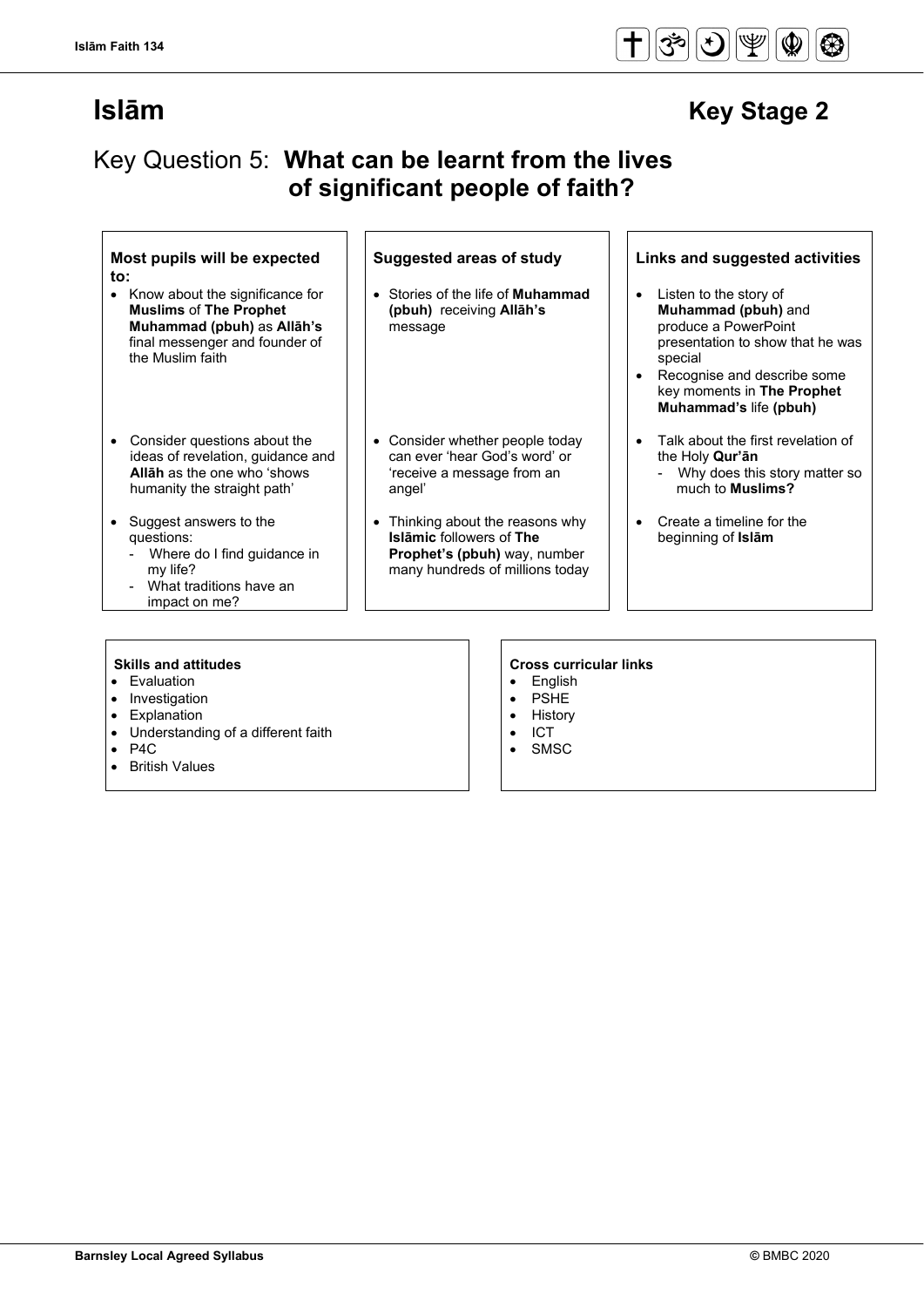#### **Islām Faith 135**

## **Islām Key Stage 2**

## Key Question 6: **How do I and others feel about life and the universe around us?**

| Most pupils will be expected<br>to:                                                                                                                    | <b>Suggested areas of study</b>                                                                                                                                                                                                                                        | Links and suggested activities                                                                                                                                                                                                                                                                                                                                  |
|--------------------------------------------------------------------------------------------------------------------------------------------------------|------------------------------------------------------------------------------------------------------------------------------------------------------------------------------------------------------------------------------------------------------------------------|-----------------------------------------------------------------------------------------------------------------------------------------------------------------------------------------------------------------------------------------------------------------------------------------------------------------------------------------------------------------|
| Identify some questions which<br>$\bullet$<br>are difficult to answer<br>Suggest answers to some<br>difficult questions about life<br>and the universe | • Identify some ultimate questions<br>eg<br>Does God exist?<br>$\equiv$<br>Why do bad things happen to<br>good people?<br>What happens when we die?<br>What is the purpose of life?<br>What is our responsibility for<br>looking after our world?<br>(Global warming). | Think of questions beginning<br>$\bullet$<br>with 'why?' which are difficult to<br>answer and talk about some of<br>their own responses and<br>experiences                                                                                                                                                                                                      |
| Develop their own thinking about<br>what makes these questions<br>above hard to handle, but<br>interesting                                             | • Make links between these<br>questions and some <b>Muslim</b><br>beliefs that offer a response                                                                                                                                                                        | Find out what answers <b>Muslims</b><br>$\bullet$<br>might give to some of these<br>questions and make posters with<br>words and pictures to convey a<br><b>Muslim</b> view of life and the<br>universe                                                                                                                                                         |
| Notice that religions can offer<br>answers to questions that we find<br>puzzling                                                                       | • Suggest answers to some of<br>these questions based on their<br>own experiences and beliefs                                                                                                                                                                          | Read some stories which<br>$\bullet$<br>address some of these questions<br>and talk about how they feel eg<br>Badger's Parting Gifts by<br>Susan Varley (death and<br>bereavement)<br>The Next Place by William<br>Hanson (afterlife)<br>The Goodbye Boat by Mary<br>Joslin (afterlife).<br>When the world was New<br>by Alicia Garcia de Lynam<br>(beginnings) |

- Analysis
- Interpretation
- Awe and wonder<br>• Understanding of
- Understanding of a different faith<br>• P4C
- P4C<br>• Britis
- **British Values**

### **Skills and attitudes CRS CRS CRS CRS CRS CRS CRS CRS CRS CRS CRS CRS CRS CRS CRS CRS CRS CRS CRS CRS CRS CRS CRS CRS CRS CRS CRS CRS CRS CRS CRS CRS CRS**

- English<br>• Art
- Art
- PSHE
- ICT<br>• SMS
- **SMSC**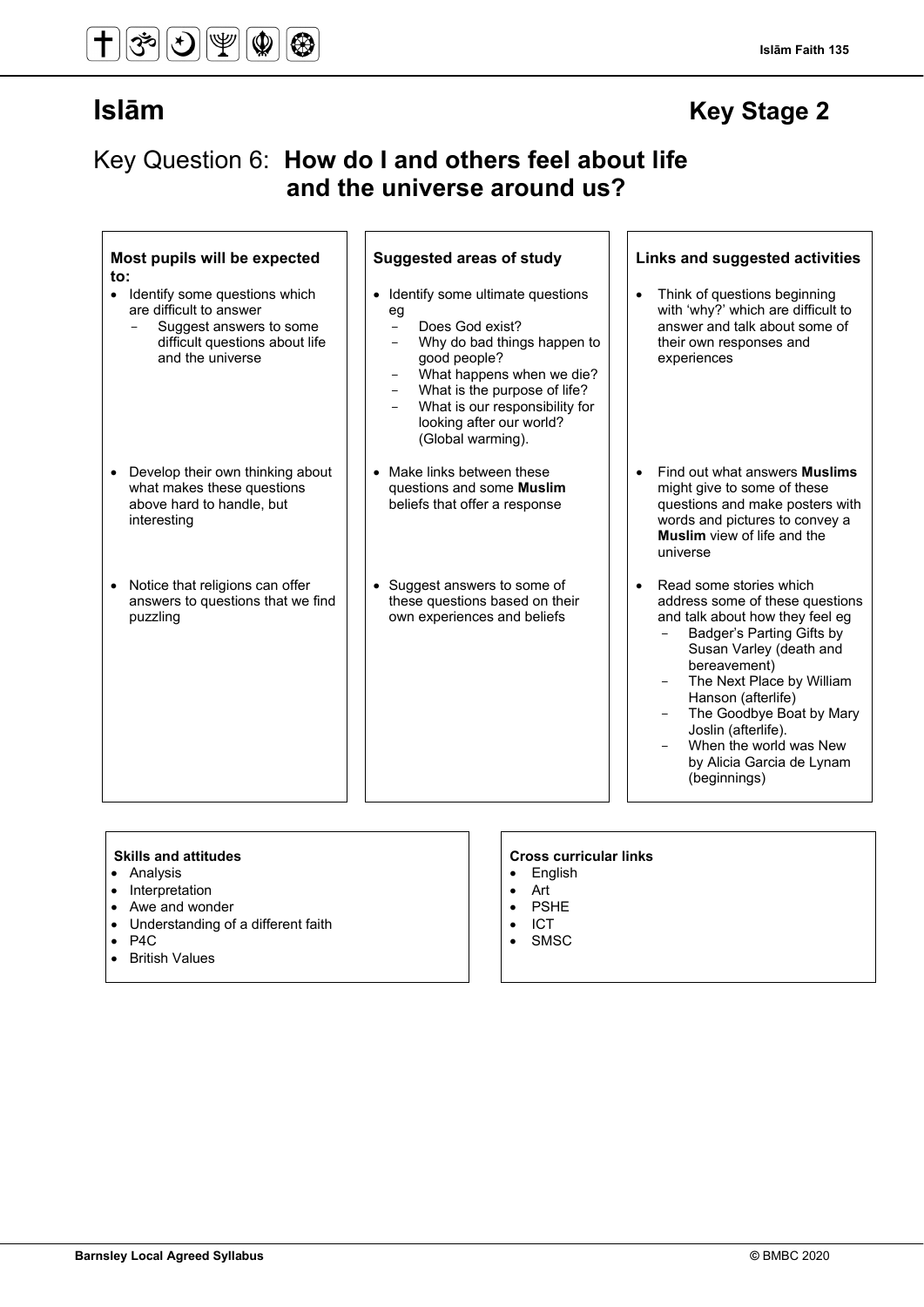## Key Question 1: **Why are these words special?**

### **Most pupils will be expected to:**

- Understand the importance of **Shahādah** to **Muslims**
- Show coherent understanding of the importance of the **Qur'ān** for **Muslims**
- To show an understanding of how the **Qur'ān** influences **Muslim** life
	- investigate and explain wider **Muslim** teaching eg the **Hadith** and understand its importance to **Muslims**
- Describe and explain the impact of the revelation of the Holy **Qur'ān** and the events which followed
	- **Examine the response and** consequences involved in standing up for your beliefs

- Explore importance of, in aspects of **Shahādah** worship/rites of passage, **Aqigah** ceremony
	- How the **Qur'ān** is treated (practical aspects) and why Makes sense of the
		- symbolism - Key terms: **Sūrah**; Arabic; **Hafiz**
- Explore specific **qur'ānic** verses ie **Sūrah 1: 1-7** and application to everyday life
- The **Hijrah** and its importance to **Muslims**
	- Standing up for your beliefs, even if it has difficult consequences:
	- **Muhammad (pbuh)** and the  **Hijrah**
- Find out about the **Islāmic** acceptance of many of the **Prophets** of the Jewish and Christian faiths as Prophets (**pbut**) of **Islām**

### **Suggested areas of study Links and suggested activities**

- Role play literacy based on the story of **Bilal**, the first **Mu'adhin**
- Leaflet/poster explaining to non-**Muslims** how the **Qur'ān** is to be treated and why
- Pupils respond to modern dilemmas in a problem page and respond from a **Muslim** point of view taking **qur'ānic** teaching into account
- Conversation with a follower after the revelation of the **Qur'ān**.
	- Speech to persuade the people of **Makkah** that idol worship and dishonest trading is wrong

- Evaluation
- **Application**
- Appreciation<br>• Expression
- **Expression**
- Analysis
- Philosophy
- British Values

### **Skills and attitudes Cross curricular links**

- English
- Drama
- History
- DT
- Citizenship

#### **Website/Publications**

- Useful Islām websites (KS1, 2 and 3) please see page 144
- Useful Islām publications (KS1, 2 and 3) please see page 148
- Acronyms used in this section please see page 148

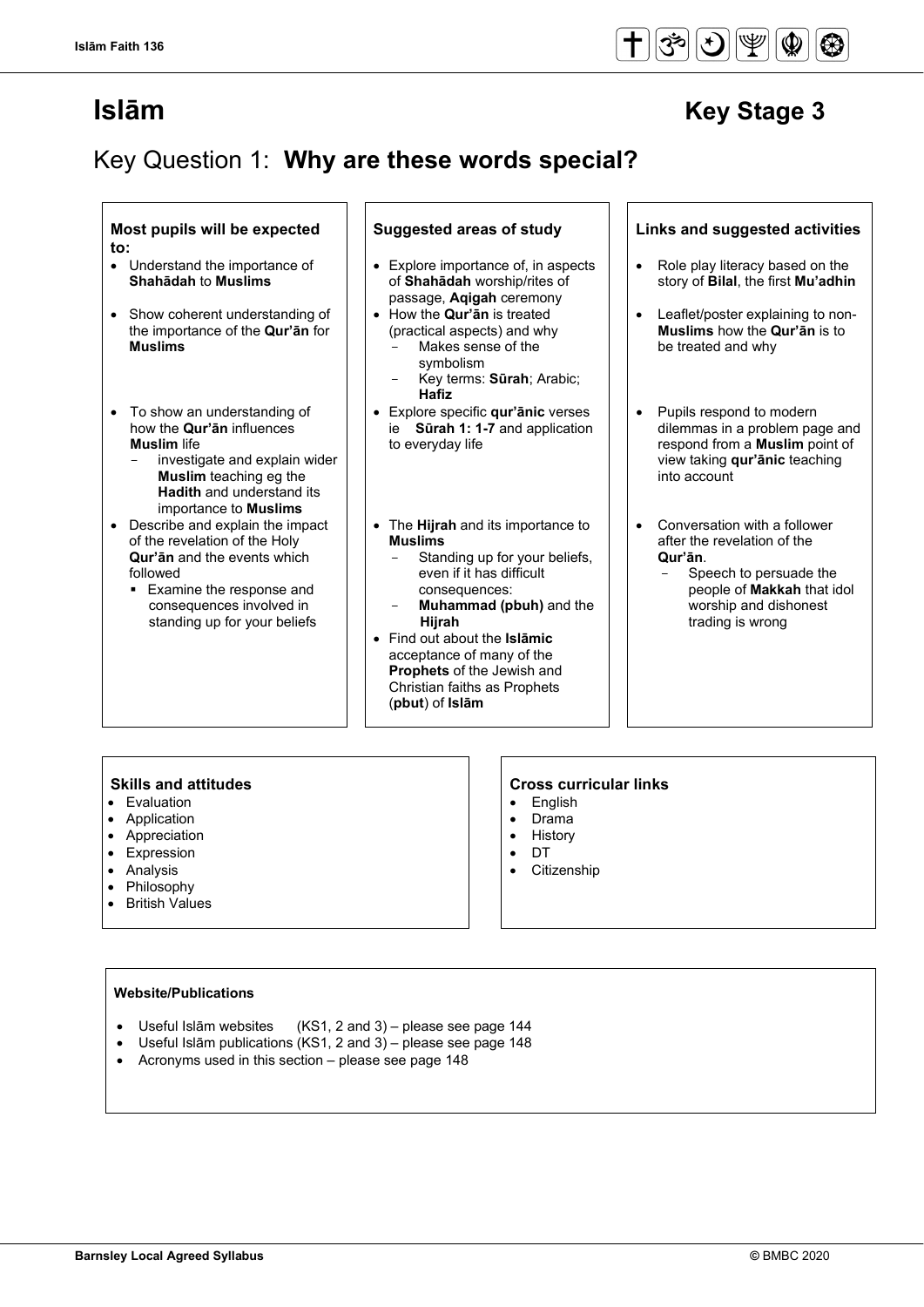#### **Islām Faith 137**

## **Islām Key Stage 3**

## Key Question 2: **Why are some places special?**

| Most pupils will be expected<br>to:                                                                                                                                                                                                                                   | <b>Suggested areas of study</b>                                                                                                                                                                                                                    | Links and suggested activities                                                                                                                                                                                                                                         |
|-----------------------------------------------------------------------------------------------------------------------------------------------------------------------------------------------------------------------------------------------------------------------|----------------------------------------------------------------------------------------------------------------------------------------------------------------------------------------------------------------------------------------------------|------------------------------------------------------------------------------------------------------------------------------------------------------------------------------------------------------------------------------------------------------------------------|
| Investigate and interpret the<br>$\bullet$<br>layout of a Mosque, and the<br>main functions of the Mosque                                                                                                                                                             | • Key features of a Mosque<br>(include Mihrab, Minaret,<br>Minbar, dome, prayer mats)<br>Famous Mosques<br>Art and architecture<br>as expressions of Islamic<br>visions                                                                            | Model making or role-playing<br>$\bullet$<br>architecture<br>Design a new Mosque for<br>$\overline{\phantom{0}}$<br>Barnsley or think of a<br>suitable building in Barnsley<br>that could be converted to a<br>Mosque and adapt it<br>accordingly                      |
| Explain how this layout reflects<br><b>Muslim</b> beliefs and teachings<br>and apply key vocabulary in a<br>meaningful context<br>Investigate and explain wider<br><b>Muslim</b> teaching eg the<br><b>Hadīth</b> and understand its<br>importance for <b>Muslims</b> | $\circ$ Key features of <b>Muslim</b> worship<br>(include Wudū, Rak'ah, Du'a)<br>Use of artefacts, eg prayer<br>mats, prayer beads.<br>Makes sense of the<br>$\blacksquare$<br>symbolism.<br>Key terms: Sūrah; Arabic;<br>$\blacksquare$<br>Hafiz. | Discuss the importance of<br>$\bullet$<br>showing respect when visiting a<br>place of worship<br>Leaflet/poster explaining to<br>non- <b>Muslims</b> how the<br><b>Mosque</b> is to be treated<br>and why                                                              |
| Analyse and explain why Makkah<br>is important for <b>Muslims</b><br>Explain the concept of Hajj<br>and evaluate its importance<br>to <b>Muslims</b><br>Describe and interpret the<br>stories and symbolism of<br>Hajj                                                | • Ka'bah and its significance.<br>Key events of <b>Hajj</b><br>and<br>symbolism.<br>Hajj paintings on houses in<br>$\overline{\phantom{0}}$<br>countries such as Egypt                                                                             | Diary of a pilgrim – use a<br>thesaurus to expand vocabulary<br>Video a news report from<br><b>Makkah during Hajj</b><br>Telephone conversation: a<br>Muslim on Hajj phoning<br>home.<br>Hajj suitcase (what to<br>pack/what not to pack and<br>why)<br>Hajj paintings |
| Make distinctions between a<br>journey, a holiday and a<br>pilgrimage, explaining the<br>differences and similarities.                                                                                                                                                | • Compare concepts of pilgrim,<br>tourist and traveller.                                                                                                                                                                                           | Postcard from Makkah.                                                                                                                                                                                                                                                  |

- Research
- Interpretation
- Evaluation
- Application
- Philosophy
- British Values

- ICT
- Art
- History
- Geography
- DT
- English • SMSC
- Citizenship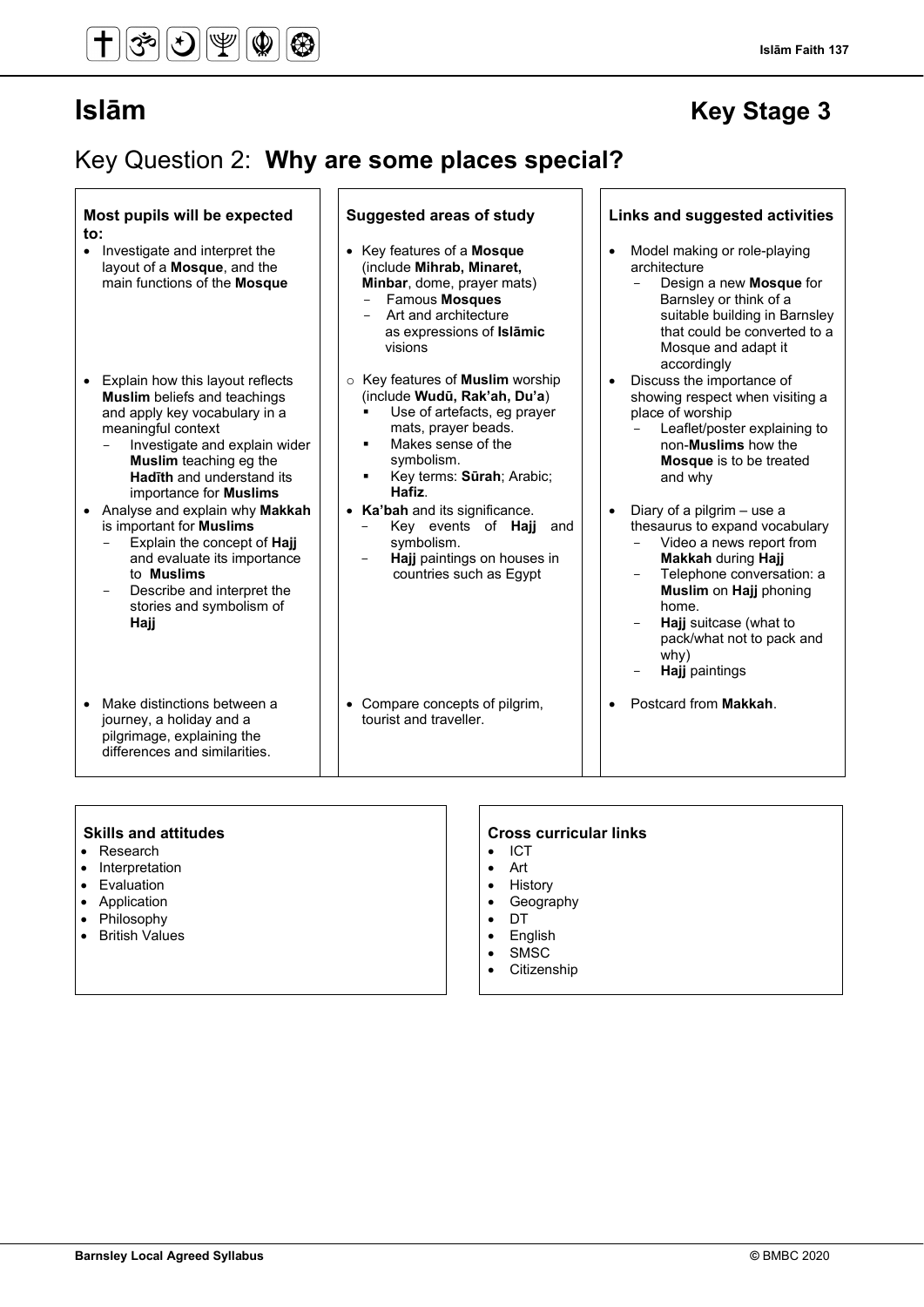## Key Question 3: **How can faith contribute to Community Cohesion?**

### **Most pupils will be expected to:**

- Explain and begin to analyse the key beliefs of the **Muslim** faith and its benefits and demands for the **Umma**
- Show understanding that Britain is a multi faith society, and that this carries some benefits and some demands
- Demonstrate understanding that there may be difficulties and advantages (practical and emotional) for a **Muslim** living in the UK today
- Explain the word 'Islāmophobia' and suggest answers to the question 'Are our national media Islāmophobic?'
- To show understanding of the work of the **Muslim** Council of Britain in working towards developing community cohesion
- To examine the role family plays in community cohesion

#### • **Five Pillars: - Shahādah; Salāh; Zakāh; Sawm; Hajj**

- Examine the history of **Islām** in Britain
- Exploring the contribution of **Islāmic** ideas to: Art; Architecture; Mathematics;
	- Sport; Food
- Use census data to build a realistic picture of **Islām** in the UK
- Examine how **Islām** is portrayed in the UK today

#### • Examine how families celebrate **Eid-ul-Fitr** and rites of passage such as

- birth
- marriage
- The importance of the **Madressa**

### **Suggested areas of study Links and suggested activities**

- Group work on five pillars leading to each group teaching the others.
- Pupils to research the contribution of **Islām** to Britain
- Produce a model or poster that shows the **Five Pillars of Islām**
- Speakers (possibility of using parents here?)
- Local newspaper: analyse references to other religions
- Role play the breaking of fast.
- Produce a diary entry
- Produce a card to send at **Eid**

- Research
- Analysis
- Evaluation
- Application
- Philosophy • British Values

- English
- Drama
- History
- ICT
- Art
- **Citizenship**
- DT **SMSC**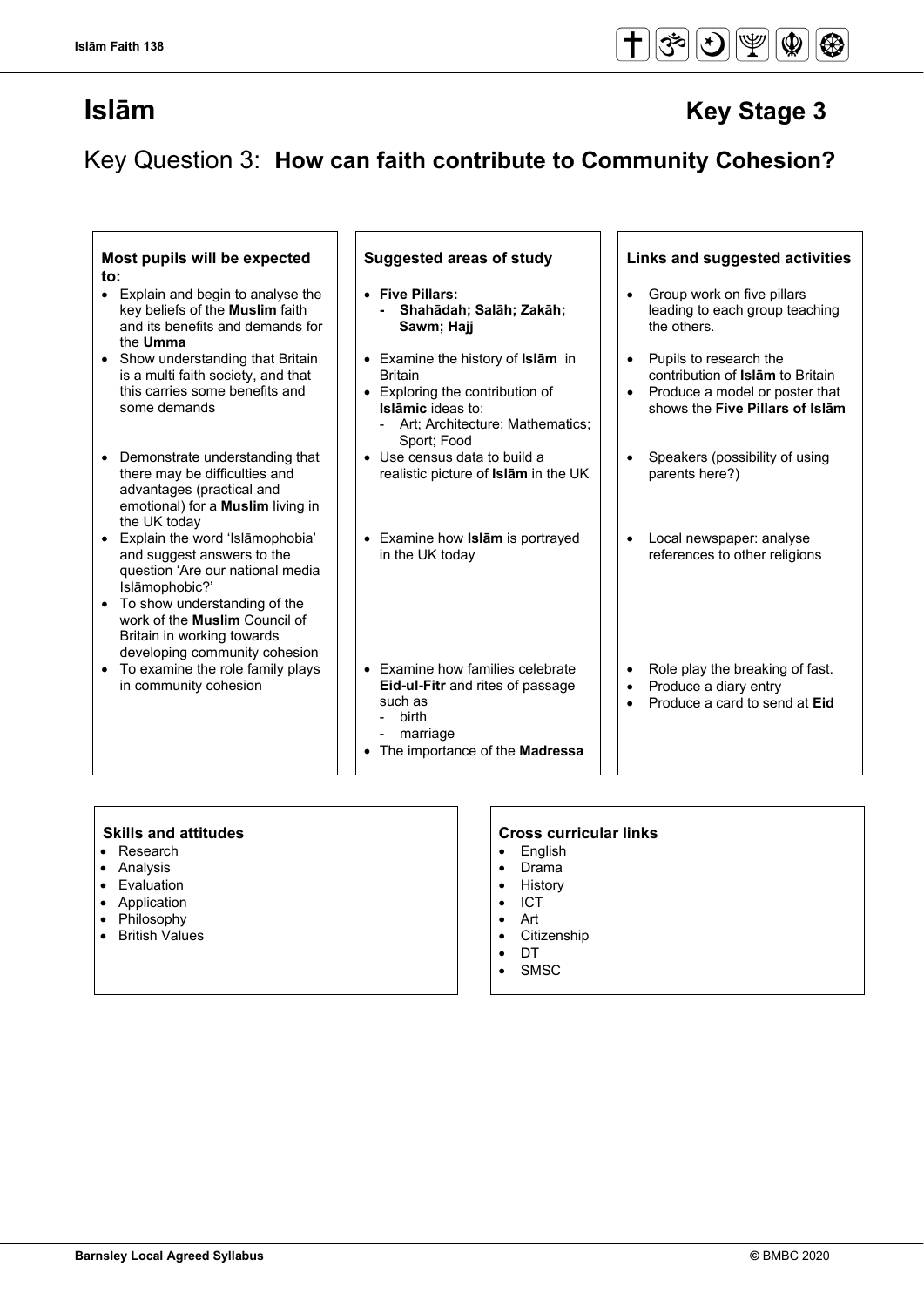#### **Islām Faith 139**

## **Islām Key Stage 3**

## Key Question 4: **Why are some times special?**

**Most pupils will be expected to:**

- Interpret what happens at **Muslim** festivals and why
	- Explain the symbolism involved in **Muslim** festivals and the link to key beliefs
- Analyse and evaluate key features of the concept of 'celebration' as a generic term
	- Analyse own celebration (religious and secular).
	- To understand what happens during the '**Aqiqah**' ceremony

- **Eid-ul-Fitr**: key features of symbolism.
	- - **Eid-ul-Adha**: key features/symbolism
	- Links to **Ramadān**
	- Concern for the poor (belief in action)
- The nature of religious festivals: the parts played by stories, food, discipline, giving, community worship and other general features of festivals
- **Shahādah**, circumcision, name choosing, head shaving

#### **Suggested areas of study Links and suggested activities**

- **Eid** cards, decoration to reflect beliefs (use [www.bluemountainarts.com](http://www.bluemountainarts.com/)
	- to send an electronic Eid card)
	- Compare **Eid-ul-Fitr** to New Year, my own birthday or the FA Cup Final
	- Why do religious festivals endure and focus life for so many millions?
	- **Muslim** calendar.
	- Diary extracts/letters
	- Comparison with other festivals
	- Video/speaker
- Design an invitation to **Aqiqah**

- Evaluation
- Application<br>• Research
- **Research**
- Philosophy
- British Values

- English
- Art
- **Citizenship**
- ICT
- DT
- SMSC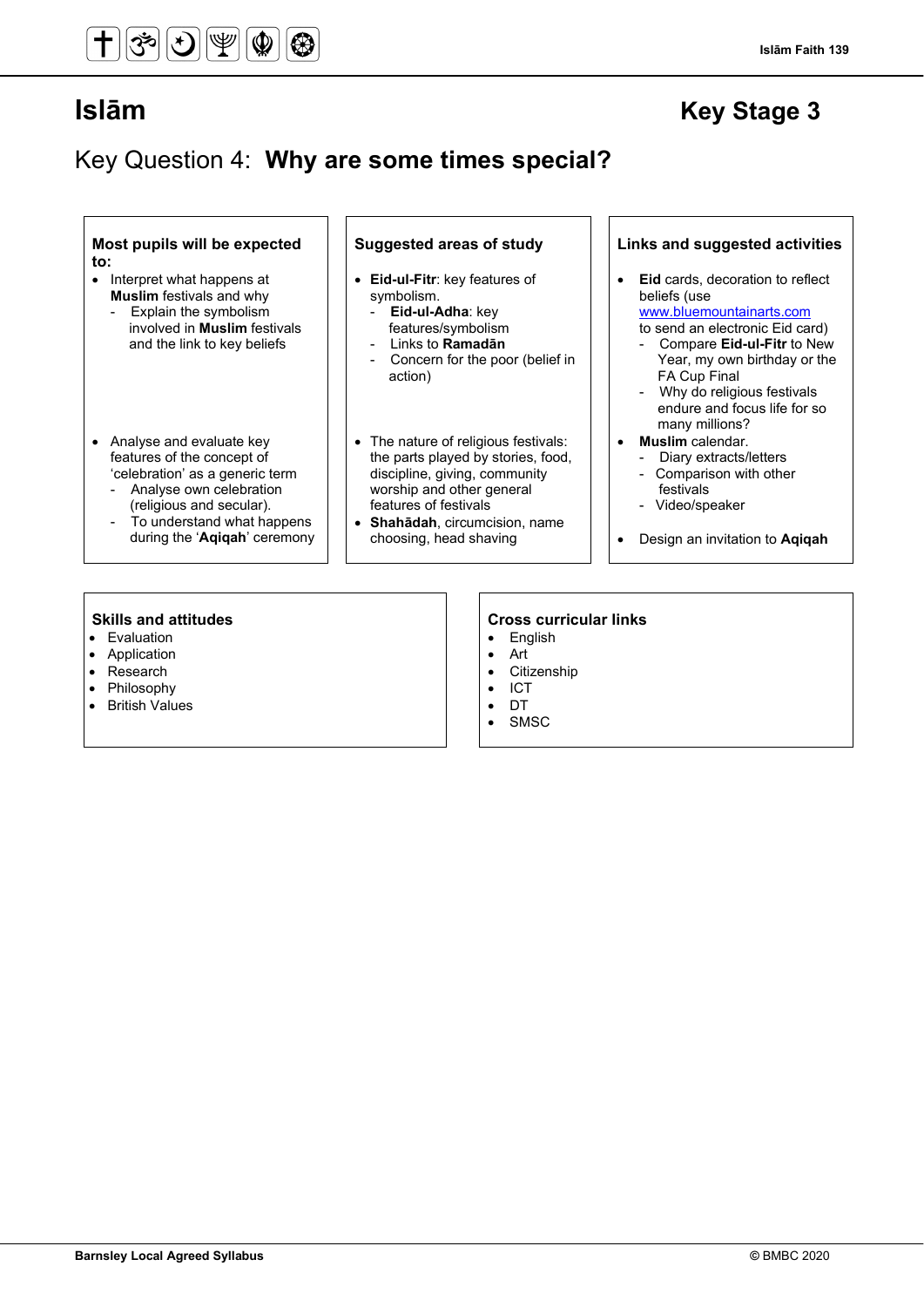#### $\check{\mathfrak{F}}$  $\mathcal{F}$ ⋓  $\mathbf{\Phi}$  $\bigcirc$

## **Islām Key Stage 3**

## Key Question 5: **What can be learnt from the lives of significant people of faith?**

| to:<br>• Interpret the key events, and the<br>impact of these events, in the life                                                                                                                                                                                                                                                                                                           | • Life of Muhammad (pbuh)                                                                                                                                                                                                                                                                                                                                                       | Write an essay on <b>Muhammad</b>                                                                                                                                                                                                                                                                             |
|---------------------------------------------------------------------------------------------------------------------------------------------------------------------------------------------------------------------------------------------------------------------------------------------------------------------------------------------------------------------------------------------|---------------------------------------------------------------------------------------------------------------------------------------------------------------------------------------------------------------------------------------------------------------------------------------------------------------------------------------------------------------------------------|---------------------------------------------------------------------------------------------------------------------------------------------------------------------------------------------------------------------------------------------------------------------------------------------------------------|
| of Muhammad (pbuh)                                                                                                                                                                                                                                                                                                                                                                          | especially the revelation of the<br>Qur'ān                                                                                                                                                                                                                                                                                                                                      | (pbuh) as a source of authority<br>for <b>Muslims</b><br>Produce an emotion line of<br>$\bullet$<br>Muhammad's life (pbuh)<br>Write about <b>Muhammad</b> 's<br>(pbuh) reaction to the first<br>revelation by the angel - what<br>might he have said when he<br>came down the mountain for the<br>first time? |
| • Analyse and evaluate the<br>qualities shown by Muhammad<br>(pbuh) and his key role in Islām.<br><b>Explain that Muhammad</b><br>(pbuh) is the seal of the<br>Prophets and never<br>worshipped. He is an<br>exemplar of faith                                                                                                                                                              | Key teachings and effect of<br>Muhammad's life (pbuh),<br>exploring some stories and<br>Hadīth of The Prophet (pbuh)                                                                                                                                                                                                                                                            | Analysing the role of leaders in<br>comparing how The Prophet's<br>role in Islām is similar<br>to/different from the role of Guru<br>Nanak or the Buddha                                                                                                                                                      |
| Investigate the lives and<br>influences of some key Muslims<br>today.<br>Express well reasoned<br>responses to questions such<br>as:<br>What/Who influences my life?<br>Why?<br>- What can I learn from these<br><b>Muslim</b> exemplars<br>Develop an understanding of<br>the role of the Imam in<br>everyday life.<br>What is the role of the Imam<br>in the community and in<br>worship? | • Famous Muslims: How has being<br>a Muslim affected their lives?<br><b>Hassan Fathy</b><br><b>Malcolm X</b><br><b>Muhammad Ali</b><br>Yusuf Islām (Cat Stevens)<br>Imran Khan<br><b>Prince Naseem Hamed</b><br><b>Amir Khan</b><br><b>Zinadine Zidane</b><br>Dina Tokio<br><b>Sadiq Khan</b><br><b>Malala Yousafzai</b><br><b>Zayn Malik</b><br>Any current Muslim personality | Videos: Life of <b>Muslims</b> .<br>$\bullet$<br>Internet/ICT/Library<br>Own qualities. What would<br>they like to be remembered<br>for and why?<br>Produce a job advert for an<br>$\bullet$<br><b>Imām</b>                                                                                                   |

- Analysis
- Evaluation
- Research
- Application
- Commitment
- Empathy • Philosophy
- 
- British Values
- History
- English
- ICT
- **SMSC**
- **Citizenship**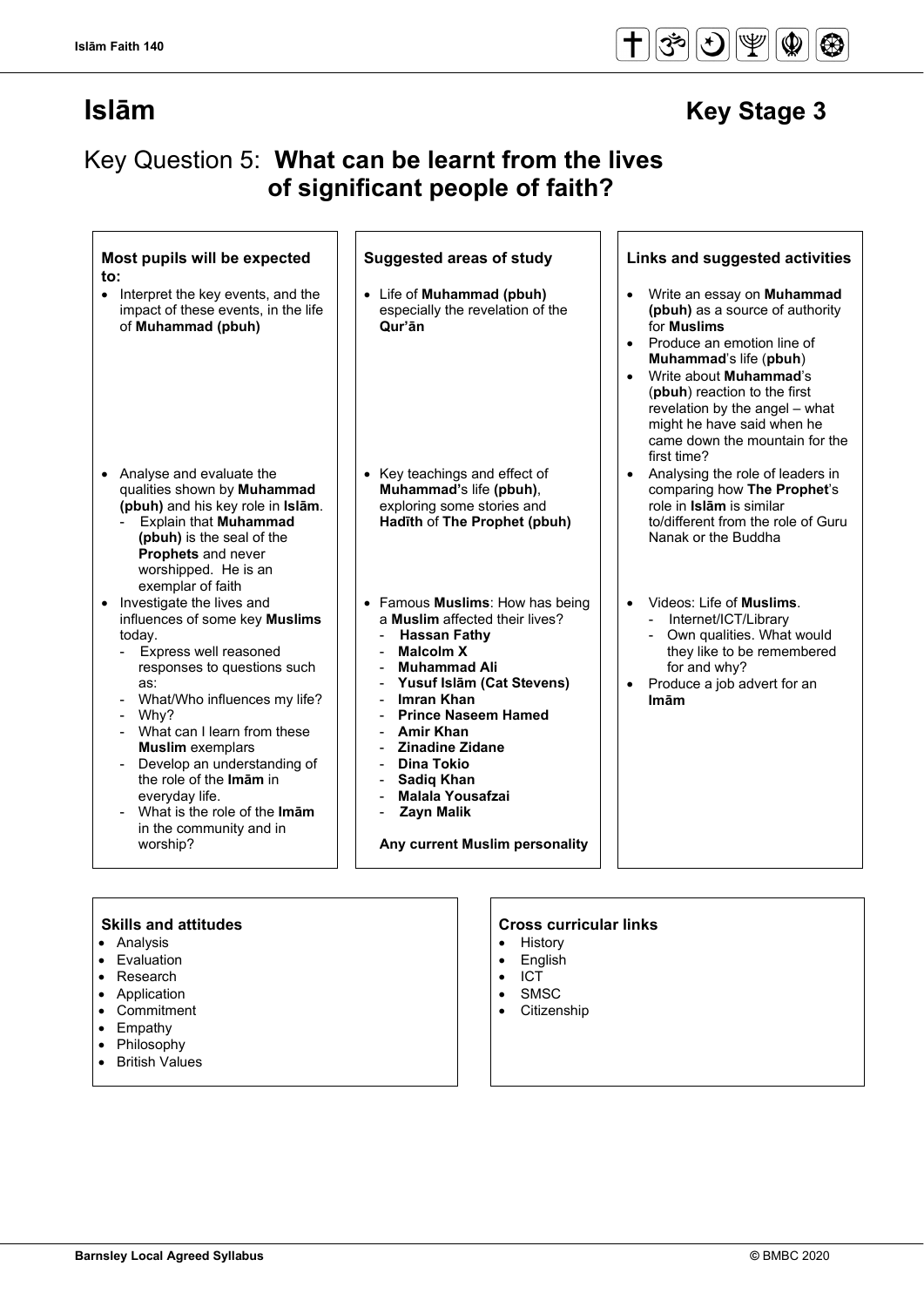#### **Islām Faith 141**

## **Islām Key Stage 3**

## Key Question 6: **How do I and others feel about life and the universe around us?**

| Most pupils will be expected<br>$\mathsf{to}$ :<br>Describe and account for some<br>Islāmic teaching about Allāh                 | <b>Suggested areas of study</b><br>• Learn about the meanings of<br>some of the names of <b>Allah</b>                                                         | Links and suggested activities<br>Clarify their understanding of the<br>words: Allah, Atheist, Agnostic,                                                                                                                                                                                                                     |
|----------------------------------------------------------------------------------------------------------------------------------|---------------------------------------------------------------------------------------------------------------------------------------------------------------|------------------------------------------------------------------------------------------------------------------------------------------------------------------------------------------------------------------------------------------------------------------------------------------------------------------------------|
| including 'the 99 names of <b>Allah'</b> ,<br>the first Surah of the Qur'an and<br>Islāmic understandings of Allah<br>as creator |                                                                                                                                                               | Theist and Islam                                                                                                                                                                                                                                                                                                             |
| Consider their own beliefs about<br>the existence and nature of God.<br>and evaluate the reasons for their<br>point of view      | Learn about some arguments for<br>God's existence, and the<br>criticisms which may be made of<br>them, eg:<br>- Is <b>Allah</b> the designer of the<br>world? | Find out what some <b>Muslims</b><br>have said about the existence of<br>God, and what criticisms may be<br>made of their arguments                                                                                                                                                                                          |
| Explain the impact of believing in<br>$\bullet$<br>Allāh in Islāmic life                                                         | • What is the meaning of the sense<br>of the presence of Allah in<br>Islāmic experience?                                                                      | Create a display of two halves,<br>$\bullet$<br>one using pictures and objects<br>which suggest God might exist,<br>one using pictures and objects<br>which suggest God might not<br>exist                                                                                                                                   |
| Begin to interpret some<br>$\bullet$<br>philosophical arguments for and<br>against the existence of God                          | Express their own views about<br>$\bullet$<br>questions about God, and the<br>reasons they hold these views                                                   | Organise a class survey to find<br>out the percentages of atheists,<br>agnostics and theists in the<br>group<br>Hold a class debate about the<br>evidence for and against the<br>existence of God, a good title<br>might be: 'This house<br>believes that we have a<br>beautiful world, so there must<br>be a wonderful God' |

- Awe and wonder
- Analysis
- Evaluation
- Philosophy
- British Values

### **Skills and attitudes CRS CRS CRS CRS CRS CRS CRS CRS CRS CRS CRS CRS CRS CRS CRS CRS CRS CRS CRS CRS CRS CRS CRS CRS CRS CRS CRS CRS CRS CRS CRS CRS CRS**

- English
- ICT<br>• Citi:
- Citizenship<br>• Art
- Art • SMSC
-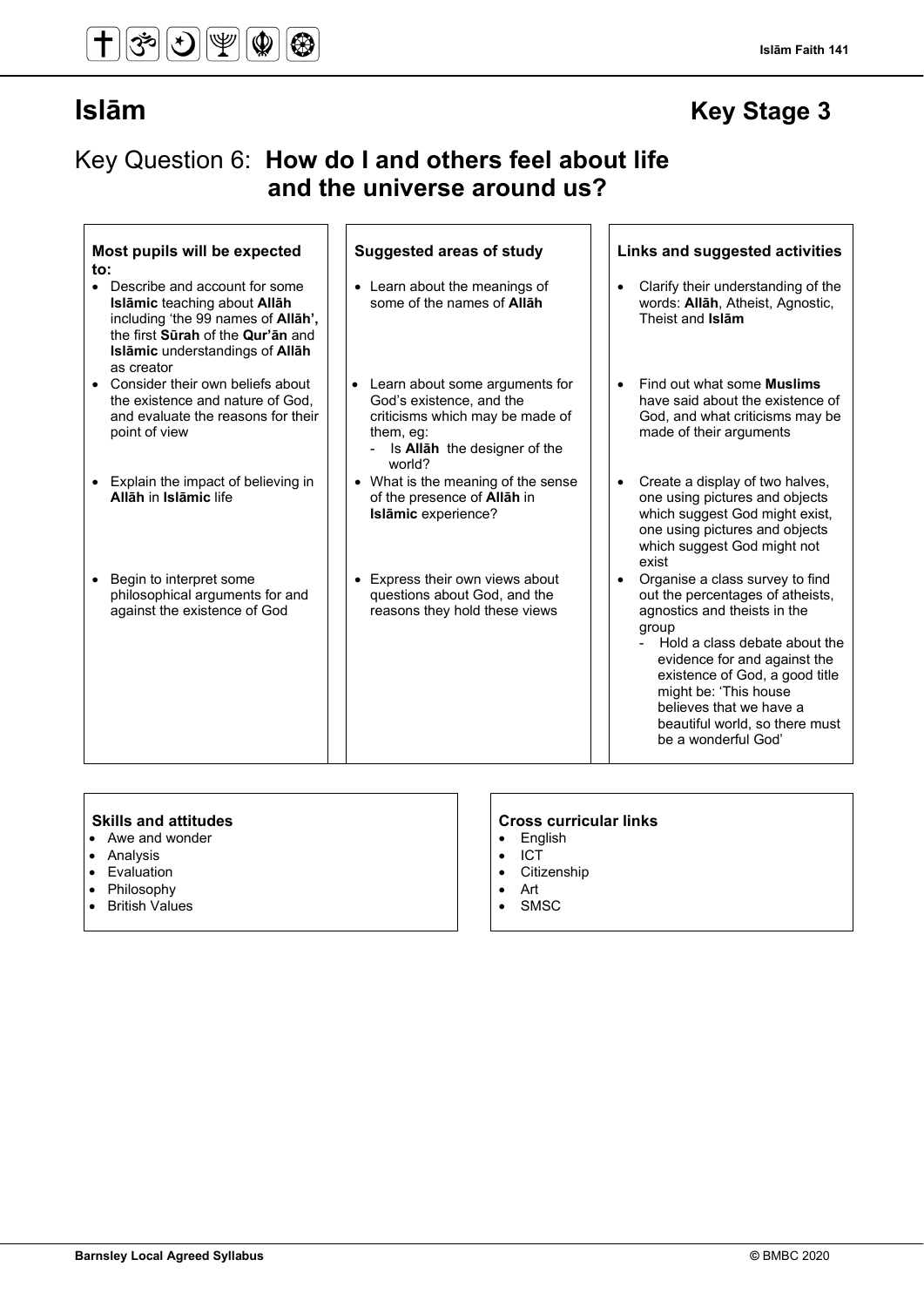## **Islām**

## **Key Stages 1, 2 and 3**

### **Useful Websites:**

A Google search **BBC Bitesize Islam** accesses the following websites:

- Islām KS2 Religious Education Topics include Beliefs, Ethics, Global Issues, Relationships and lifestyle etc.
- Islām GCSE Religious Studies students choose exam specification matching the one studied.
- $s$ lslām  $3<sup>rd</sup>$  level Religious and moral education Practices and traditions etc.
- What does Islām say about marriage? Family roles for men and women, caring for children and the elderly etc.
- War and peace Test GCSE Religious Studies What is war? How does the United Nations try to avoid wars? etc.
- Related searches for BBC Bitesize Islam include Islam KS1, 2 and 3, Islam angels, Islam 5 pillars, Islam environment etc.

A Google search **Facts for Kids Islam** accesses the following websites:

- Islām Religious Facts for kids Islām is the second largest and fastest-growing religion in the world etc.
- Islām Facts for Kids Beliefs and practices (Zakah, Hajj etc), place of worship, prayer etc.
- Islamic Facts for Kids / Synonym Beliefs, Five Pillars, Holy Days and Celebrations etc.

Related searches include: 10 facts about Islām, BBC schools religion Islām, Islām facts KS2 and 3, Muslim religion explained for kids, Quran facts for kids.

A Google search **Twinkl Islam** (account required) accesses the following websites:

- Islām Primary Resources Eid mindfulness, revelation of the Qur'an etc.
- KS2 Islam Primary Resources History and traditions of the Islamic faith, worksheets, Power Points etc.

Other useful websites include:

- BBC Religions: Islām
	- Islām at a Glance
	- Five pillars of Islām
	- Basic Articles of Faith
	- Muslim Holy Days
	- **Mosque**
	- Ramadan
	- Jesus through Muslim eyes
	- Islamic Art

[www.bbc.co.uk/religion/religions/islam](http://www.bbc.co.uk/religion/religions/islam)

- RE Today (various resources, including Primary School Resources for teaching Islām and Religious Education (RE) resources KS1-KS4) [www.natre.org.uk/resources-for-teaching-islam](http://www.natre.org.uk/resources-for-teaching-islam)
- True Tube (KS3/4 Films, Lesson Plans, Assembly Scripts etc) www.truetube.co.uk
- Additional KS3 websites can be found in some Key Questions (pages 145 151).

NB Websites above correct at time of publication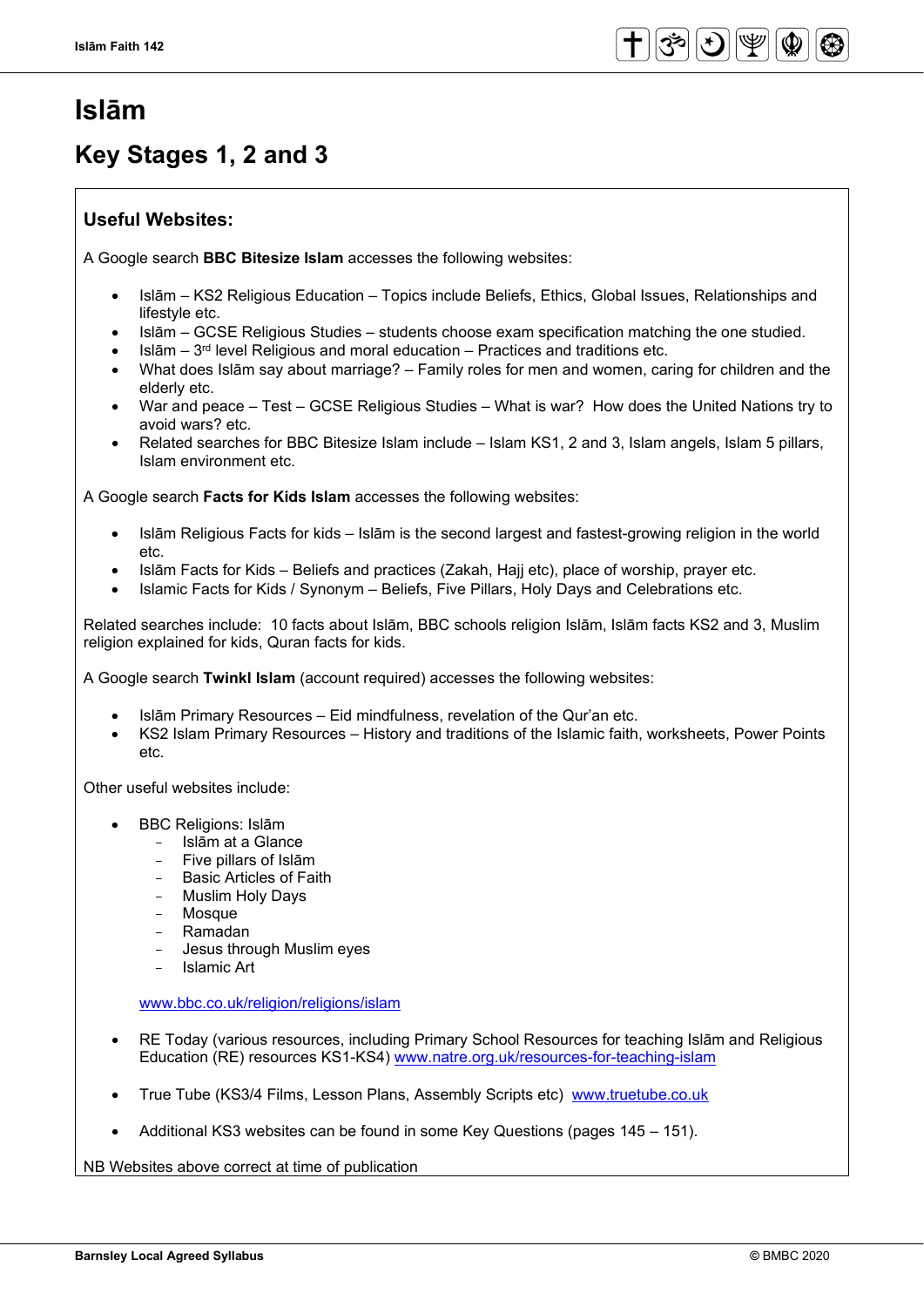## **Islām**

### **Useful Publications**

### **KS 1, 2 and 3**

- Let's Find Out About series Islamic Mosques (KS 1/2) Raintree.
- Start-Up Religion series Visiting a Mosque (KS 1/2) Evans Brothers Ltd.
- Our Culture series Muslim (KS 1/2) Franklin Watts.
- My Community series Muslim (KS 1/2) Franklin Watts.
- My Life, My Religion Muslim Imam (KS 1/2) Franklin Watts.
- Stories from Faiths The Great Night Journey (Islām) (KS 1/2) QED Publishing.
- Where we Worship Muslim Mosque (KS 1/2) Franklin Watts.
- Celebrations Ramadan and Id-ul-Fitr (KS 1/2) Heinemann Library.
- Everyday Religion My Muslim Life (KS 1/2) Hodder Wayland.
- Places of Worship series Mosques (KS 2) Heinemann Library.
- World of Faiths series Islām (KS 2/3) QED Publications.
- Introducing Religions Islām (KS 2/3) Heinemann.
- Storyteller series Islamic Stories (KS 2/3) Evans Brothers Ltd.
- A Year of Festivals Muslim Festivals (KS 2/3) Franklin Watts.
- Communities in Britain Muslims in Britain (KS 2/3) Franklin Watts.
- A Young Person's Guide to the Religions of the World What I Believe (KS 2/3) Macdonald Young Books (The Book People Ltd).
- Religion in Focus Islām (KS 2/3) Franklin Watts.
- Holy Places series Makkah (KS 2/3) Heinemann Library.
- Religions of the World Islām (KS 2/3) Wayland.
- Step-up Religion Why is Muhammed Important to Muslims? Evans Brothers.
- Sacred Texts The Qur'an and Islām (KS 2/3) Evans Brothers Ltd.
- World Religions Islām (KS 2/3) Franklin Watts.
- A Year of Religious Festivals My Muslim Year (KS 2/3) Hodder Children's Books.
- My Belief I am a Muslim (KS 2/3) Franklin Watts.
- Lesson Bank Religious Education Islām (KS 2/3) Belair Publications.
- Beliefs and Cultures Muslim (KS 2/3) Franklin Watts.
- Celebrate Islamic Festivals (KS 2/3) Heinemann.

### **Acronyms used within this section:**

- ICT Information and Communication Technology
- DT Design Technology
- P4C Philosophy for Children
- SMSC Spiritual, Moral, Social and Cultural Development
- PSHE Personal, Social and Health Education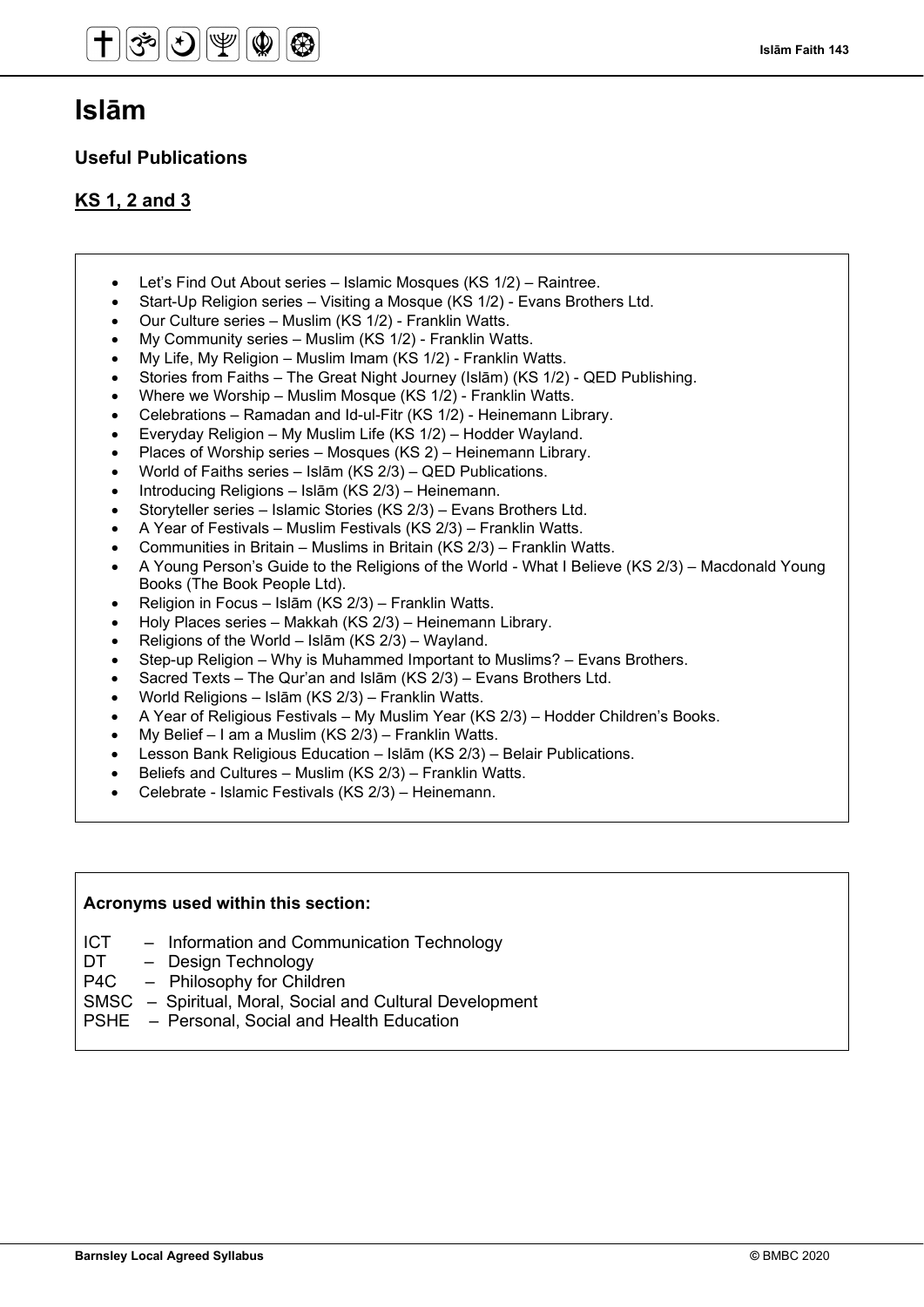

# **VISITING A PLACE OF WORSHIP**

# **ISLAMIC MOSQUE**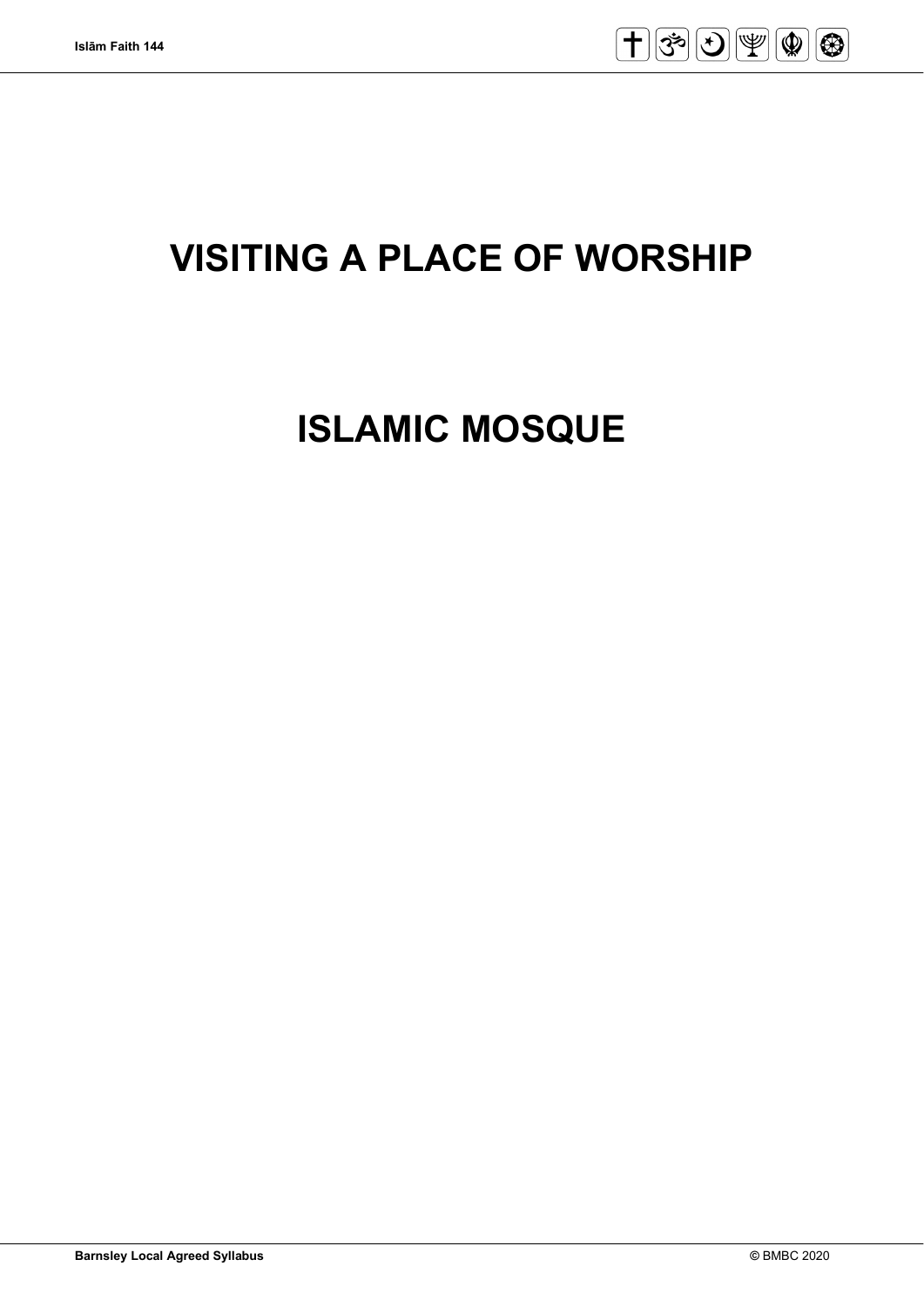

#### **GENERAL INFORMATION**

It is always advisable to:

- Visit a place of worship prior to a class visit, if this is possible
- Prepare pupils as much as possible prior to a visit
- Obtain a risk assessment for the place of worship prior to a class visit
- Check class limits each place of worship may have a different class limit

#### **Donations**

Voluntary donations towards the upkeep of a place of worship are always appreciated.

#### **Contact Details**

Contact details for a variety of Interfaith Centres can be found on the LA RE website with recommendations from SACRE/school visits.

#### **Dress Code**

Correct dress code is a very important issue in most Mosques.

Shoes should be removed on entering a Mosque.

Men/boys - heads should be covered - a baseball cap is adequate. Long trousers and a long-sleeved shirt/jacket should be worn. Short trousers should only be worn by younger boys if they are part of school uniform.

Women/girls (over the age of puberty) - heads should be covered - a scarf is preferable. Modest clothing is essential. Faces, hands and feet should be the only parts of the body on view. Low necklines and crop tops are unacceptable.

Girls (under the age of puberty) - Heads should be covered as above. Modest clothing should be worn school uniform is acceptable.

#### **Behaviour**

- Do not enter the Mosque until the Faith Tutor invites you to do so
- Respect the building as a place of worship. It is regarded as special to the people who worship there
- Mobile phones should be turned off whilst in the building
- Photography is permitted at most times. Please check with the Faith Tutor prior to the visit
- Alcohol should NOT be consumed before visiting the Mosque and is NOT allowed on the premises
- Smoking is **NOT** allowed on the premises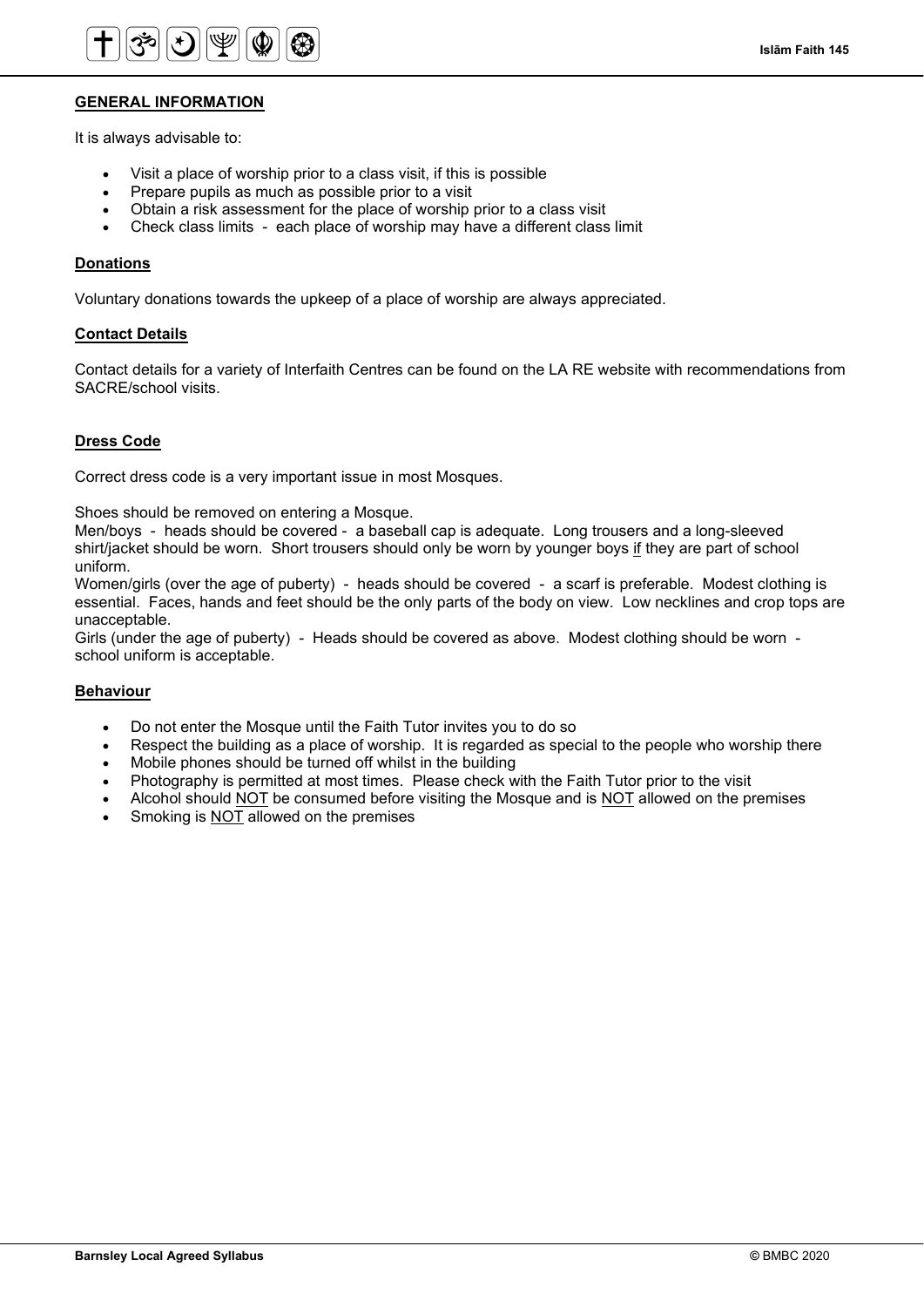

## Islām Glossary

The **Qur'ān** was revealed in (Classical) Arabic. Therefore Arabic is the language of **Islām, Islāmic** worship, theology, ethics and jurisprudence. **Islām** is inextricably linked with the Arabic language despite the variety of first languages spoken by believers. Literal meanings are shown in *italics*. As with all translations variations are produced, with key ones noted. In this syllabus we have chosen to use one form in the interests of consistency.

For British teachers and pupils who have not encountered **Islāmic** terms, this transliteration is a simplified verson of that used by contemporary scholars. An apostrophe is used to indicate a pause. The reader will note the words **Salāh** and **Zakāh** end in 'h' when they appear alone. When part of a phrase, these words are written with a 't' at the end, for example, **Salat-ul-Zuhr**, **Zakat-ul-Fitr**, as a guide to pronunciation.

#### **Abd**

*Servant.* As in Abdullah, servant of **Allāh -** the proper name of God

#### **Allahu Akbar**

**Allāh** (God) is the greatest

### **Abu Bakr**

The first **KhalĪfah**, successor to the leadership of the **Muslim** community after the death of **The Prophet \*Muhammad (pubh) Adhān**

*Call to prayer.* See also **Mu'adhin**

### **AH**

*After the Hajra.* Dating system of the **Islāmic** Calendar, 1 **AH** matches 622 **CE**. As **Islām** uses a lunar calendar 12 days shorter than the solar one used in this country years do not match exactly. This syllabus was published in 1436 **AH**

#### **Ākhirah**

*Everlasting life after death/The hereafter*

#### **Ākhlaq**

*Conduct/Character/Attitudes/Ethics*

#### **al-Amin**

*The Trustworthy.* The name by which **The Prophet \*Muhammad (pbuh)** was generally known, even before the revelation of **Islām**

#### **al-Aqsa**

**Masjid**-ul-Aqsa (The Farthest **Mosque**) in Jerusalem. Located near the Dome of the Rock

#### **al-Fatihah**

*The Opener.* **Sūrah** 1 of the **Qur'ān**. Recited at least 17 times daily, during the five **Salāt**. Also known as 'The Essences of the **Qur'ān**'

#### **al-hamdu-li-Llah**

*All praise belongs to* **Allāh**. Phrase frequently used as an expression of thanks to **Allāh**

#### **al-Kafi**

The title of the books of **Hadīth** compiled by **\*Muhammad ibn-Yaqub Koleini**, a **Shi'ah** scholar

#### **al-Khulafa-ur-Rashidun**

*The Rightly Guided* **Khalifahs**. The first four successors to the leadership role of **The Prophet Muhammad (pbuh)**. They were **Abu Bakr, Umar, Uthman** and **Ali (RAA)**

#### **al-Madinah**

*Madinatu'n-Nabi (The City of The Prophet).* The name given to **Yathrib** after **The Prophet Muhammad (pbuh)** migrated there in 622 **CE** and founded the first **Islāmic** state. Traditionally referred to as **Medina** in the West

### **al-Tajwid**

The science of recitation of the **Qur'ān**

### **Allāh**

The **Islāmic** name for God in the Arabic language. Used in preference to the word God, this Arabic term in singular, has no plural, nor is it associated with masculine, feminine or neuter characteristics

#### **Allāhu Akbar**

**Allāh** *is most great*

#### **Angels**

Beings created by **Allāh** from light. They have no free will and are completely obedient to **Allāh**

#### **Ansar**

*Supporters*. The **Muslims** of **al-Madinah**, who welcomed, helped and supported the **Muslims** who migrated from **Makkah**

#### **Arafat**

A plain, a few kilometres from **Makkah**, where pilgrims gather to worship, pray and ask for forgiveness. This takes place on the ninth day of the **Islāmic** month of **Dhul-Hijjah**, the day before **Eidul-Adha**

### **Arkān**

*The Five Pillars of* **Islām**

#### **'Asr (Salat-ul-'Asr)**

*Mid-afternoon* **Salāh,** which may be performed from late afternoon until a short while before sunset

#### **As-Salamu-Alaykum**

*Peace be upon you.* An **Islāmic**  greeting

#### **'Awrah**

The private parts of the body a **Muslim** should not expose

**Ayah** (sing.) A unit within a **Sūrah** of the **Qur'ān**

#### **Barakah**

*Blessings*

#### **BCE (Before Common Era)**

[English abbrev.] Commonly used secular and historical reckoning used through this syllabus

**Bismillāh**

*In the name of* **Allāh**

#### **Bismillāh-ir-Rahman ir-Rahim**

*In the name of* **Allāh** – *All Gracious, All Merciful.*. The preface to all **Sūrahs** of the **Qur'ān** except the ninth one. It is usually said by **Muslims** before eating or beginning any action

#### **CE (Common Era)** [English abbrev.]

Commonly used secular and historical reckoning used throughout this syllabus, which was published in 2005 **CE**. It matches the Christian years AD, 'in the year of our Lord'.

#### **Dar-ul-Islām**

*House or abode of* **Islām.**  Sometimes used to refer to lands ruled by **Islāmic Shari'ah**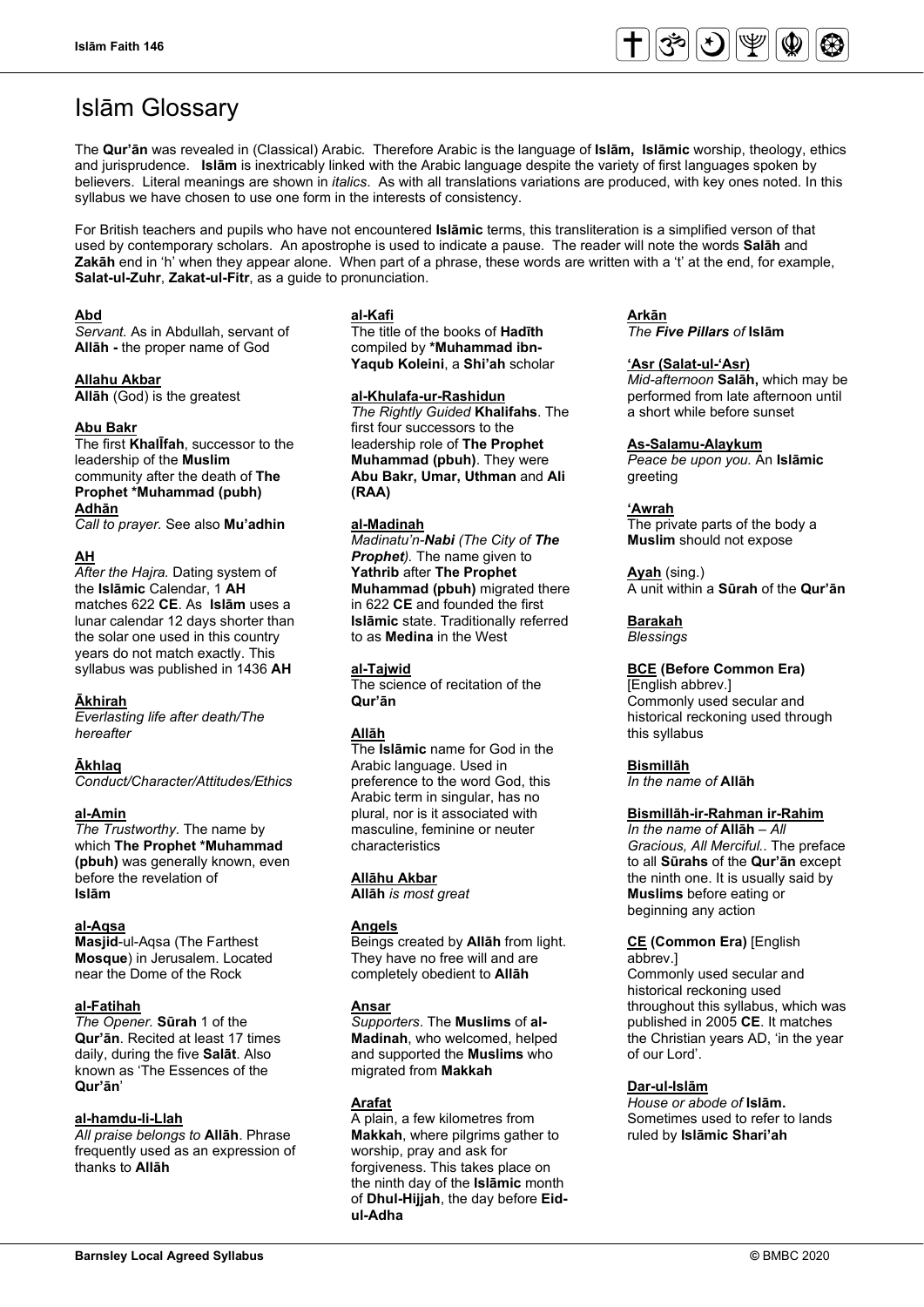

*Call.* Inviting people to **Islām**, whether by literal invitation and preaching, or by the example of good actions

#### **Dhikr**

*Remembrance.* Remembrance of **Allāh** in one's heart or by reciting His names or sections from the **Qur'ān**

#### **Dhimmi**

A non-Muslim living freely under the protection of an **Islāmic** state

#### **Dhul-Hijjah**

The month of the **Hajj**, last month of the **Islāmic** year

#### **Din**

*Way of life*, religion together with its practices

#### **Din-ul-Fitrah**

A description of **Islām** as the natural way of life

#### **Du'a**

Varying forms of personal prayer and supplication

#### **Dunyā**

*The world/Worldly life*

#### **Eid**

*Recurring happiness.* A religious holiday; a feast for thanking **Allāh**  and celebrating a happy occasion

#### **Eid-al-Adhā**

Festival of sacrifice celebrated by **Muslims** who do not go for **Hajj** to **Makkah**

#### **Eid-ul-Fitr**

Festival of breaking the fast celebrated at the end of **Ramadān** on the first day of the month, Shawwal

#### **Eid Mubarak**

**Eid** *blessings!* Greeting exchanged during **Islāmic** celebrations

#### **Eid-ul-Adha**

*Celebration of the sacrifice,* commemorating the **Prophet Ibrahim**'s **(pbuh)** willingness to sacrifice his **prophet** son **Isma'il (pbuh)** for **Allāh**. Also known as **Eid-**ul-Kabir – the Greater **Eid** and Qurban Bayram (Turkish) *'feast of sacrifice'.*

#### **Eid-ul-Fitr**

Celebration of breaking the fast on the day after **Ramadān** ends, which is also the first day of Shawal, the tenth **Islāmic** month.

Also known as **Eid-**ul-Saghir – the Lesser **Eid** and Sheker Bayram (Turkish), *'sugar feast'*

#### **Fajr (Salat-ul-Fahr)**

Dawn **Salāh**, which may be performed from dawn until just before sunrise. The first of the five daily prayers

#### **Fard**

*Obligatory duty* according to divine law, for example, offering **Salāh** five times a day

#### **Fatihah**

See **al-Fatihah**

#### **Fatwa**

The legal guidance of a pious, just, knowledgeable **Muslim** scholar and jurist, based on the **Qur'ān, Sunnah** and **Islāmic Shari'ah**

#### **Fiqh**

*Understanding.* **Islāmic jurisprudence** 

#### **Five Pillars**

Key teachings in **Islām.** They are **Shahādah** (declaration of faith); **Salāh** (prayers); **Zakāh** (alms giving); **Sawm** (fasting) and **Hajj** (pilgrimage)

#### **Ghusl**

*Greater ablution.* Formal washing of the whole body prior to worship. See **Wudű**

#### **Hadīth**

*Saying/Report/Account.* The sayings of **The Prophet Muhammad (pbuh)**, as recounted by his household, progeny and companions. These are a major source of **Islāmic** law. Some **Hadīth** are referred to as **Hadīth** Qudsi (sacred **Hadīth**) having been divinely communicated to **The Prophet Muhammad (pbuh)**

#### **Hafiz**

Someone who knows the whole **Qur'ān** by heart

#### **Hajj**

*Pilgrimage*. Annual pilgrimage to **Makkah**, which each Muslim must undertake at least once in a lifetime if he or she has the health and wealth. See also **Hajji** and **Hajjah**

#### **Hajjah**

*Pilgrim*. A **Muslim** female who has completed **Hajj**

#### **Hajji**

*Pilgrim*. A **Muslim** male who has completed **Hajj**

#### **Halāl**

*Lawful.* Any action or thing which is permitted or lawful, such as **Halāl food**

#### **Harām**

*Prohibited.* Anything unlawful or not permitted, such as **Harām** meat

#### **Harām Sharif**

The grand **Mosque** in **Makkah**, which encompasses the **Ka'bah**, the hills of **Safa** and **Marwah** and the well of **Zamzam**

### **Hifz**

To memorise the **Qur'ān**

### **Hijab**

*Veil.* Often used to describe the headscarf or modest dress worn by women, who are required to cover everything except face and hands in the sight of other than immediate family

#### **Hijrah**

*Departure/Exit/Emigration.* The emigration of **The Prophet Muhhamad (pbuh)** from **Makkah** to **al-Madinah** in 622 **CE**. The **Islāmic** calendar commences from this event

#### **Hira**

The name of a place near **Makkah**, where **The Prophet Muhammad (pbuh)** went for solitude and worship. It was there that he received the first revelation of the **Qur'ān**

#### **'Ibādah**

*All acts of worship.* Any permissible action performed with the intention to obey **Allāh**

#### **Iblis**

The Jinn who defied **Allāh** by refusing to bow to **Adam (pbuh)**, and later became the tempter of all human beings. See also **Shaytan**

#### **Iftār**

*Breaking the fast* after sunset

#### **Ihram**

(i) The state or condition entered into to perform either **Hajj** or **'Umrah**. During this period, many normally permitted actions are placed out of bounds to **Muslims**. (ii) The two plain white unsewn cloths worn by male pilgrims to indicate the brotherhood, equality and purity of the pilgrim. (iii) For women, the dress of **Ihram** consists of their normal modest clothing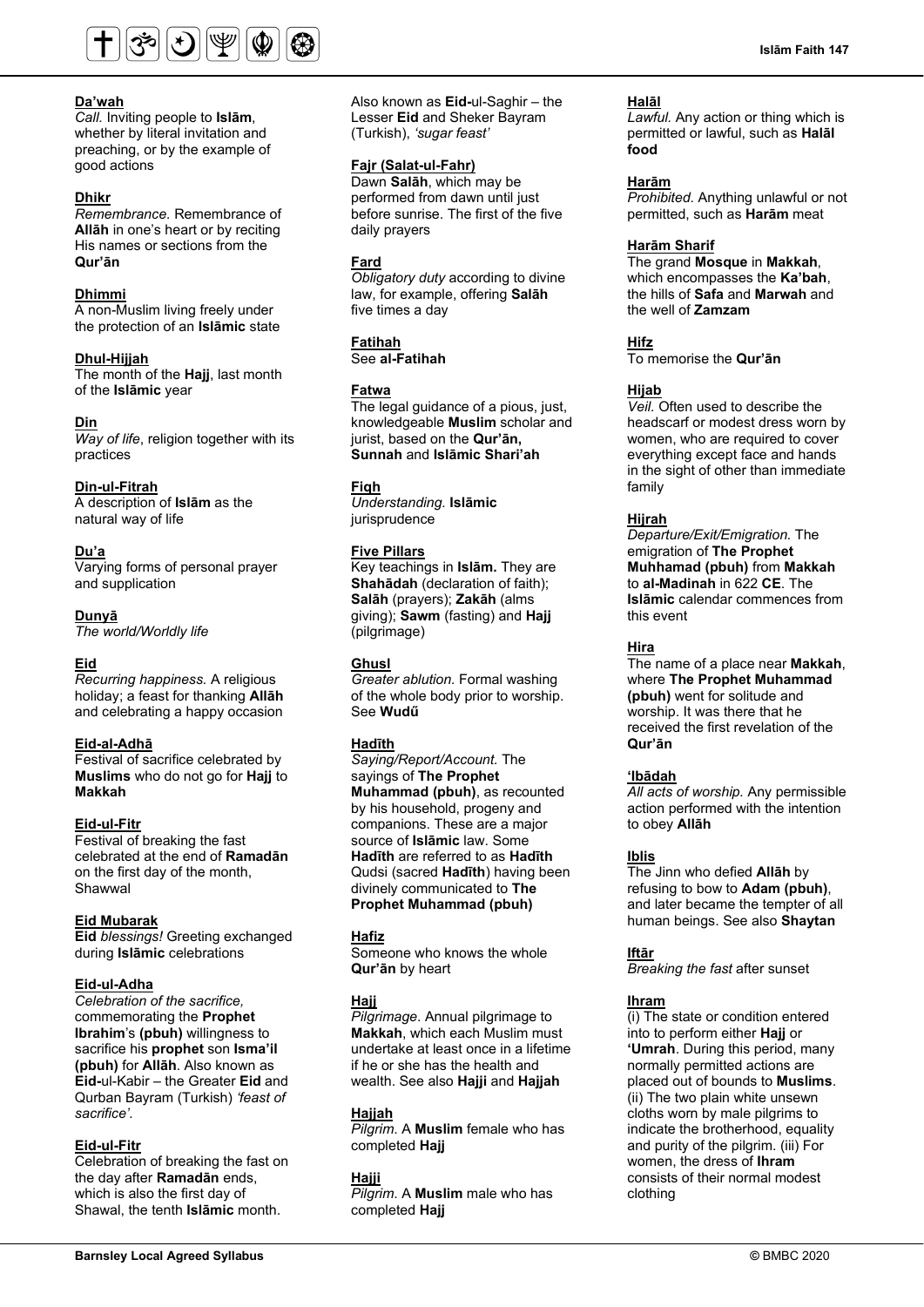#### **ljma**

General consensus of scholars, expressed or tacit, on matters of law and practice

#### **Imām**

*Leader.* (i) A person who leads the communal prayer. (ii) A founder of an **Islāmic** school of jurisprudence. (iii) In **Shi'ah Islām, Imām** is also the title of **Ali (RAA)** and his successors

#### **Imāmah**

Office and function of an **Imām**. Religious authority in **Shi'ah Islām**; successor to **The Prophet Muhammad (pbuh)** as leader of the **Muslim** community

#### **Imān**

*Faith/Conviction*

#### **Injil**

*Gospel.* A book given to **Prophet Isa (pbuh)**

#### **Iqamah**

Call to stand up for **Salāh. 'Ishā' (Salat-ul-'Ishā')** 

*Evening* **Salāh**, which may be performed from just over an hour after sunset, but before midnight, the last of the five daily prayers

#### **Islām**

*Submission and peace.* Attained through willing obedience to **Allāh**'s divine guidance

#### **Islāmic**

Those things organised under the guidance and order of **Islām**

#### **Isnad**

Chain of transmission of each **Hadīth**

### **Jibril**

*Gabriel*. The **angel** who delivered **Allāh**'s messages to His **Prophets (pbuh)**

#### **Jihad**

(i) Personal individual struggle against evil in the way of **Allāh**. (ii) Holy War. Collective defence of the **Muslim** community

**Jinn** Being created by **Allāh** from fire

**Jum'ah** *The sacred day,* Friday

#### **Jumua'āh (Salat-ul-Jumua'āh**

The weekly communal **Salāh** and attendance at the **Khutbah** performed shortly after midday on Fridays

#### **Ka'bah**

*The House of* **Allāh**. A cubeshaped structure in the centre of the Grand **Mosque** in **Makkah (Mecca)**. The first house built for the worship of the One True God. It is to this centre that **Muslim's** worldwide face when praying

#### **Khalifah**

*Successor/Inheritor/ Custodian/Vice-regent.* See **al-Fatihah**

### **Khilafah**

The institution of the **Khalifah**

#### **Khums**

*Contribution* (additional to **Zakāh**) of one fifth of surplus annual income paid by **Shi'ah Muslims. Sunni Muslims** only apply **Khums** to booty

#### **Khutbah**

*Speech*. Talk delivered on special occasions such as the Jumu'ah and **Eid** prayers

#### **Laylat-ul-Qadr**

*The Night of Power,* when the first revelation of the **Qur'ān** was made to **Prophet Muhammad (pbuh)**. It is believed to be one of the last ten nights of **Ramadān**

### **Madinah**

See **al-Madinah**

### **Maghrib (Salat-ul-Maghrib)**

Sunset **Salāh**, which is performed after sunset until daylight ends, being the fourth of the five daily prayers

#### **Mahdi, al-Muntazar**

The (rightly) guided one who is awaited and will appear towards the end of time to lead the Ummah and restore justive on Earth. The one who is promised in the Jewish (Mashiarch or Messiah) Christian (Christ) and **Islāmic** traditions

#### **Mahr**

Dowry paid by the husband to the wife. It is a compulsory part of a marriage contract and an exclusive property of the wife

#### **Makka**

Variant spelling of **Makkah**

#### **Makkah (Mecca)**

City where **The Prophet Muhammad (pbuh)** was born, and where the **Ka'bah** is located. Traditionally referred to as **Mecca** in this country



#### **Makrűh**

Not actually forbidden by **Islāmic** practice, but strongly discouraged

#### **Mandűb**

Recommended **Islāmic** practice, but not enjoined

#### **Masjid**

*Place of prostration.* Alternate name for a **Mosque**

#### **Mecca**

Traditional Western spelling of **Makkah**

#### **Mihrab**

Niche or alcove in a **Mosque** wall, indicating the **Qiblah**, towards which all **Muslims** face to perform **Salāh**

#### **Mina**

Place near **Makkah**, where pilgrims stay on the 10<sup>th</sup>, 11<sup>th</sup>, and 12<sup>th</sup> of **Dhul-Hijjah** and perform some of the activities of the **Hajj**

#### **Minbar**

*Rostrum/Platform/Dais*. The stand from which the **Imām** delivers the **Khutbah** (speech) in the **Mosque** or praying ground

#### **Minaret**

Tower in **Mosque**, from which the **Adlān** *(call to prayer)* is delivered

#### **Miqat**

*Place appointed*, at which pilgrims enter into the state of **Ihram**

#### **Mi'raj**

The ascent through the heavens of **The Prophet Muhammad (pbuh)**

#### **Mosque**

Place of communal prayer and study

#### **Mu'adhin**

*Caller to prayer.* See **Adhān**. Known in English as **Muezzin**

#### **Mubāh**

Permitted through silence

#### **Muharram**

First month in the **Islāmic** calendar, which is calculated from the time **The Prophet Muhammad (bpuh)** migrated to **Yathrib** (**Al-Madinah**)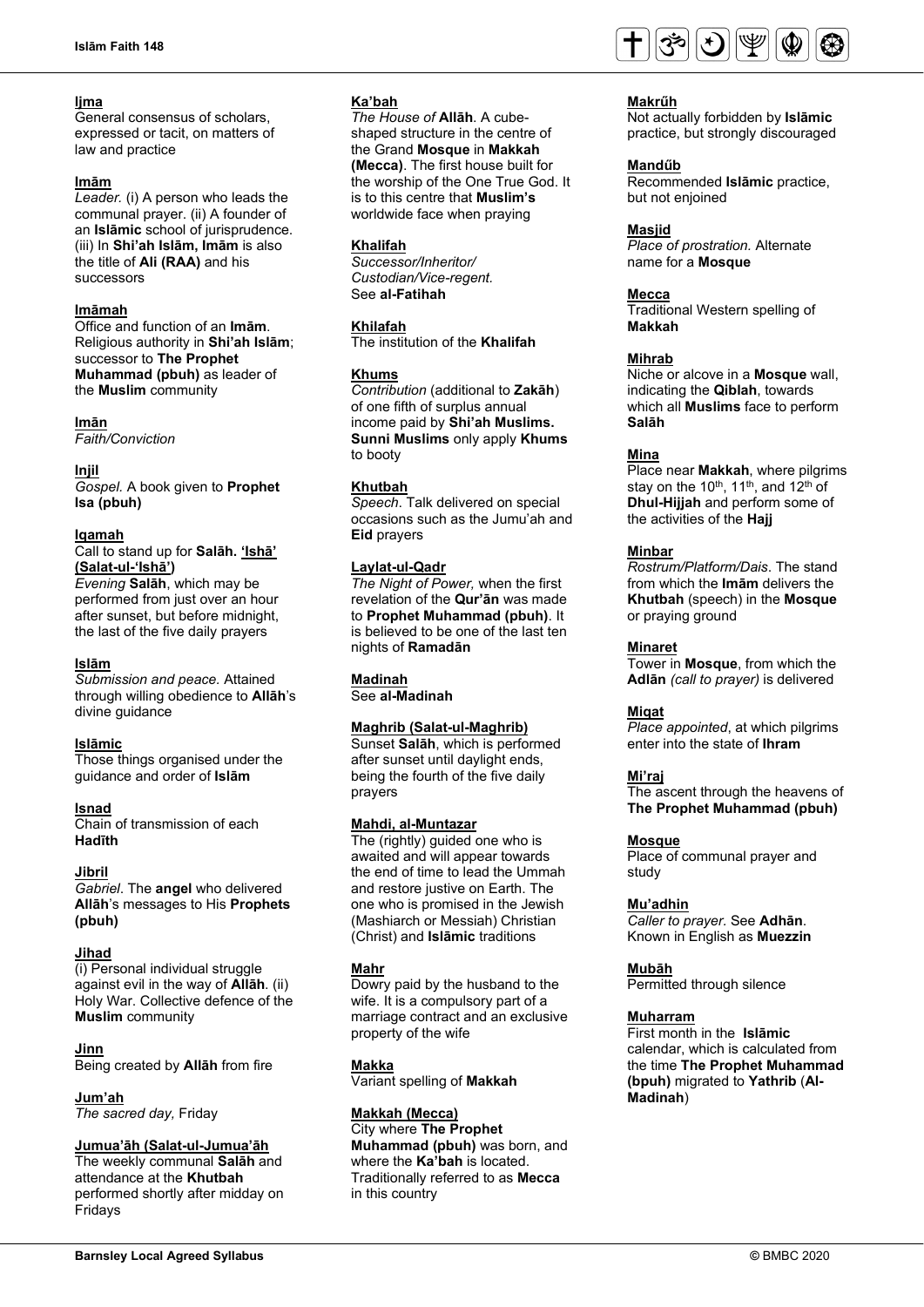

#### **Mumin**

*Faithful*. A believer, a practising **Muslim** who wholeheartedly yields to **Allāh**'s guiding wisdom and is thus in harmony with His will and at peace with himself and fellow creatures

#### **Muslim (Muslims)**

One who claims to have accepted **Islām** by professing the **Shahādah**

#### **Muslim Aid** [English]

A Charity working with Muslim societies throughout the world

#### **Muezzin**

Older English term for the **Mu'adhin**

#### **Muzdalifah**

Place where pilgrims on **Hajj** stop for a time during the night of the day they spend at **Arafat**

#### **Niyyah**

*Intention*. A legally required statement of intent, made prior to all acts of devotion such as **Salāh, Hajj** or **Sawm (pbuh)** [English abbrev.] *Peace be upon Him/Her.* Used as a mark of honour after referring to **Prophets (pbut)** and important saints

**(pbut)** [English abbrev.] *Peace be upon them*. Plural of **pbuh**

#### **Prophet**

Messenger of **Allāh** (**The**) **Prophet (pbuh)**. See **Muhammad (pbuh). Prophet Muhammad (pbuh)** See **Muhammad (pbuh)**

#### **Prophets (pbut)**

The messenger's of **Allāh** ending in the final **Prophet, Muhammad (pbuh)** See biography section

#### **Qadar**

**Allāh**'s complete and final control over the fulfilment of events or destiny

#### **Qāri**

A reciter of the **Qur'ān**, who usually reads the **Qur'ān** in a melodious voice with proper rules of **Al-Tajwid**

### **Qiblah**

Direction which **Muslims** face when performing **Salāh** – towards the **Ka'bah** (see **Mihrab)**

#### **Qur'ān**

*Reading/That which is read or recited.* The Divine Book revealed to **The Prophet Muhhamad** 

**(pbuh)**. The final revelation to humankind by **Allāh**

**(RAA)** [English abbrev.] Abbreviation used in this syllabus for **Radhi-Allāhu-anhem**

### **Radhi-Allāhu-anhem**

*May* **Allāh** *be pleased with them.* Spoken blessing, normally used when talking about early leaders of **Islām**

#### **Rak'ah**

A unit of **Salāh**, made up of recitation, standing, bowing and two prostrations

#### **Ramadān**

The ninth month of the **Islāmic** lunar calendar, during which fasting is required from just before dawn until sunset, as ordered by **Allāh** in the **Qur'ān**

### **Rasűl**

*Messenger*

#### **Rasűlallāh**

*Messenger of* **Allāh**

#### **Risalāh**

*The Prophethood*, beginning with **Adam (pbuh)** and finalised by **Muhammad (pbuh)**

### **Sa'y**

Walking and hastening between **Safa** and **Marwah,** as part of the **Hajj**, in remembrance of **Hajar's** search for water for her son **Isma'il (pbuh)**

#### **Sadaqah**

Voluntary payment, or good action for charitable purposes

#### **Sadaqah al-Fitr**

The **Sadaqah** given before **Eid al-Fitr** by those who can afford, specifically to enable the poor to participate in **Eid** festivities

#### **Safa and Marwah**

Two hills in **Makkah**, near the **Ka'bah**, now included within the grand **Mosque**. See **Sa'y**

#### **Sahih al-Bukhari**

*Authentic from al-Bukhari*. The title of the books of **Hadīth** compiled by **Muhammad ibn Isma'il al-Bukhari**, a **Sunni** scholar

#### **Sahih Muslim**

*Authentic from Muslim*. The title of the books of **Hadīth** compiled by **Abul Husayn Muslim ibn al-Hajjaj**, a **Sunni** scholar

#### **Salāh**

*Ritual prayer*. Prescribed communication with, and worship of **Allāh**, performed under specific conditions, in the manner taught by **The Prophet Muhammad (pbuh)**, and recited in the Arabic language. The five daily times of **Salāh** are fixed by **Allāh**. See also **Maghrib**  and **Jumua'āh**

#### **Sawn**

*Daily fast.* Fasting from just before dawn until sunset, particularly in **Ramadān**, Abstinence is required from all food and drink (including water) as well as smoking and conjugal relations

#### **Shahādah**

*Testimony/Declaration of faith* which consists of the statement, 'There is no god except **Allāh**. **Muhammad (pbuh)** is the Messenger of **Allāh**

#### **Shalwār**

Trousers usually worn by Pakistani/Indian **Muslim** women

#### **Shari'ah**

**Islāmic** law based upon the **Qur'ān**  and the **Sunnah**

#### **Shi'ah**

*Followers*. **Muslims** who believe in the Imāmah, successorship of **Ali (RAA)** after **The Prophet Muhammad (pbuh)** and eleven of his most pious, knowledgeable descendants

#### **Shirk**

*Association*. Regarding anything as being equal or partner to **Allāh**. Shirk is forbidden in **Islām**

#### **Shura**

Constitution of the people in the management of religious and worldly affairs. A duty prescribed in the **Qur'ān** to leaders at all levels, from family to government

#### **Sirah**

Biographical writings about the conduct and example of **The Prophet Muhammad (pbuh)**

#### **Subhah**

String of beads used to count recitations in worship

#### **Suhűr**

Early morning meal taken before dawn (by a person who intends to fast)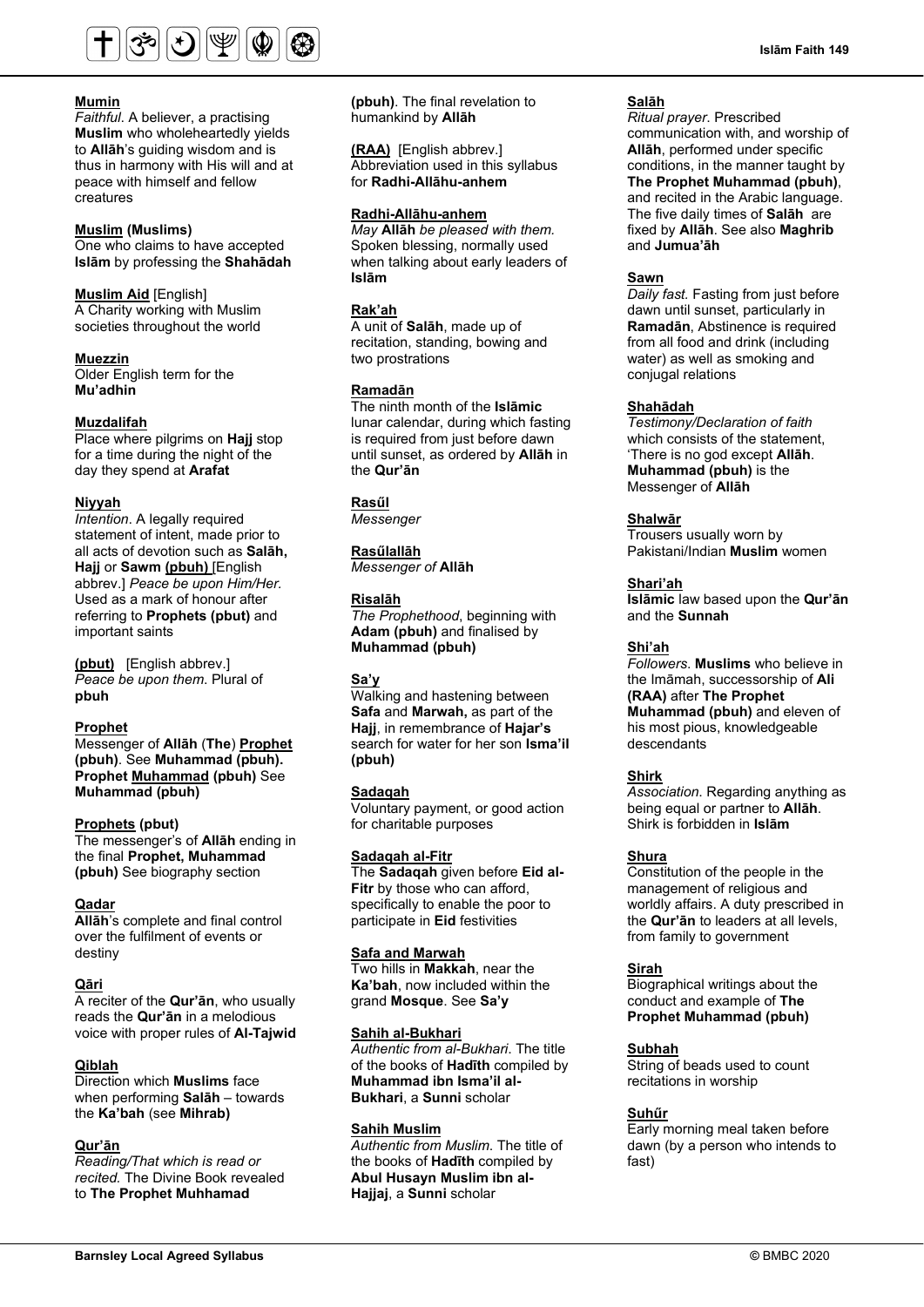### **Sunnah**

Model practices, customs and traditions of **The Prophet Muhammad (pbuh)**. This is found in both **Hadīth** and **Sirah**

### **Sunni**

**Muslims** who believe in the successorship of **Abu Bakr, Umar, Uthman** and **Ali** (**RAA**) after **The Prophet Muhammad (pbuh)**

#### **Sûrah**

Divisions of the **Qur'ān** (114 in all)

### **Takbir**

Saying **'Allāhu** Akbar' Recited during **Salāh, Eid** and other celebratory occasions

### **Tarāwih**

*Night Prayers,* special **Salāh** during the month of **Ramadān**

#### **Tawaf**

Walking seven times aroung the **Ka'bah** in worship of **Allāh**. Also, a part of **Hajj** and **'Umrah**

### **Tawhid**

*Unity*. Belief in the Oneness of **Allāh** – absolute monotheism as practiced in **Islām**

### **Tawrah**

*The Torah.* The Book given to **The Prophet Musa (pbuh)**

### **Tayammum**

The symbolic purification before prayer when running water is not available

#### **Ulama**

Scholars of **Islāmic** law and jurisprudence (singular Alim)

#### **Umar** See **Umar ibn ul-Khattab**

**Umar ibn ul-Khattab** 

The second **Khalifah** of **Islām**

### **Umma**

Community. Worldwide community of **Muslims**; the global nation of **Islām**

### **'Umrah**

*Lesser pilgrimage.* Can be performed at any time of the year other than the days during **Hajj**

### **Uthman**

The third **Khalifah** of **Islām**

### **Wājib**

*Expressly enjoined*



#### **Wudű** *Ritual washing,* ablution before **Salāh**

**Yathrib**  Town to which **The Prophet Muhammad (pbuh)** migrated from **Makka**. Now called **al-Madinah**

#### **Zabur**

The book of Psalms given to **Prophet Dawud (pbuh)**

### **Zakāh**

*Purification of wealth,* by payment of annual welfare due to poor and distressed. An obligatory act of worship

#### **Zakay-ul-Fitr**

Welfare payment at the end of **Ramadān**

#### **Zamzam**

Name of the well adjacent to the **Ka'bah** in **Makkah**. The water first sprang in answer to Hajar's search and prayers. See **Hajar** and **Sa'y**

### **Zuhr (Salat-ul-Zuhr)**

*Noon prayers,* **Salāh** which can be performed after midday until afternoon, the second of the five prayers